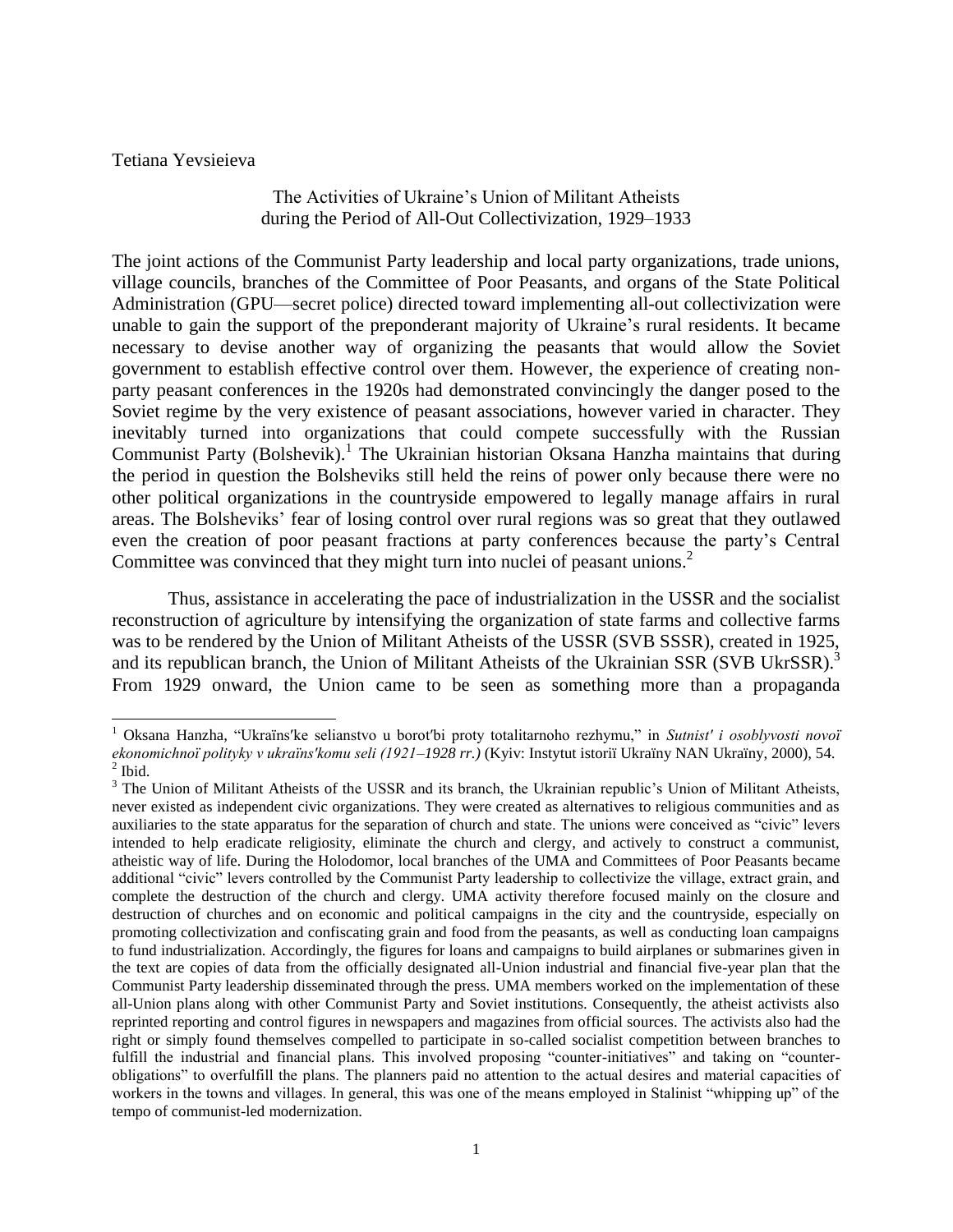organization, and the scope of its activities was expanded accordingly. The Second All-Union Congress of the SVB, held in June 1932, officially confirmed the three main forms of the Union's antireligious activity, which determined its evolution from 1929: 1) antireligious propaganda and agitation; 2) practical antireligious activity directly associated with socialist construction and the struggle for a new way of life; and 3) participation in local economic life and campaigns. 4

The latter two forms garnered special attention at the congress. In particular, "practical antireligious activity" in the countryside entailed participation in the implementation of the law on minimum agronomic knowledge (*ahrominimum*) and the contracting (*kontraktatsiia*) of sown areas; assistance to the Soviet government in setting up collective farms and the exemplary fulfillment of state grain procurements by atheists; participation in the organization of "experimental farms"; the introduction of self-taxation; the struggle for the harvest; and the increase of sown acreage. Local atheist centers were also tasked with assisting in the distribution of state loan subscriptions, helping local economic agencies carry out the tractorization of agriculture, and collecting funds in support of actions initiated by the All-Union or All-Ukrainian Central Council of the SVB, such as the creation of the Bezbozhnyk (Atheist) tractor column, the construction of the airplane *Bezvirnyk Ukraïny* (Atheist of Ukraine) and of the submarine *Voiovnychyi bezvirnyk* (Militant Atheist), assistance in implementing popular education measures, and the like. The conference advised closing churches and eradicating religiosity among residents of national minority districts as part of ongoing activity, inasmuch as this was associated with administrative measures.<sup>5</sup>

The principal method that made it easier to unite peasants and control them effectively was socialist competition, introduced, to be sure, "at the initiative of the SVB centers themselves." The crux of this method lay in the mandatory organization by atheists of competition among centers in implementing the party's directives, thereby ensuring that economic and political campaigns would be carried out in the countryside. In organizing such "socialist competition," every center, as part of an extra-party civic organization, was obliged to coordinate its activities with the local party center, Komsomol (Communist Youth League) organization, cultural committee of a trade union and a cooperative, and the administrative board of a club, village building, or reading room. The promotion of socialist competition among local SVB centers and their coordinated activity were considered the main prerequisite of the success of the atheist movement.<sup>6</sup>

For the purpose of instituting comprehensive control and circumventing a formal approach to proposed initiatives, every center was obliged to maintain a meticulous record of its activities. A written agreement in three or four copies was mandatory. Two copies remained with the drafters of the document. The third copy was forwarded to the immediate superior atheist organization (centers were obliged to send it to the county or district (*okruha*) council; agreements between district councils were forwarded to the All-Ukrainian Central Council), and the fourth copy was sent to the editorial board of a local newspaper or the semiweekly journal *Bezvirnyk* (Atheist) or, as a last resort, to the editorial board of a wall newspaper. The main requirements of the agreement on socialist competition were clarity, concreteness, and accuracy.

<sup>4</sup> *Bezvirnyk*, no. 10 (1929): 25.

<sup>5</sup> Ibid., 33.

 $<sup>6</sup>$  Ibid., 40.</sup>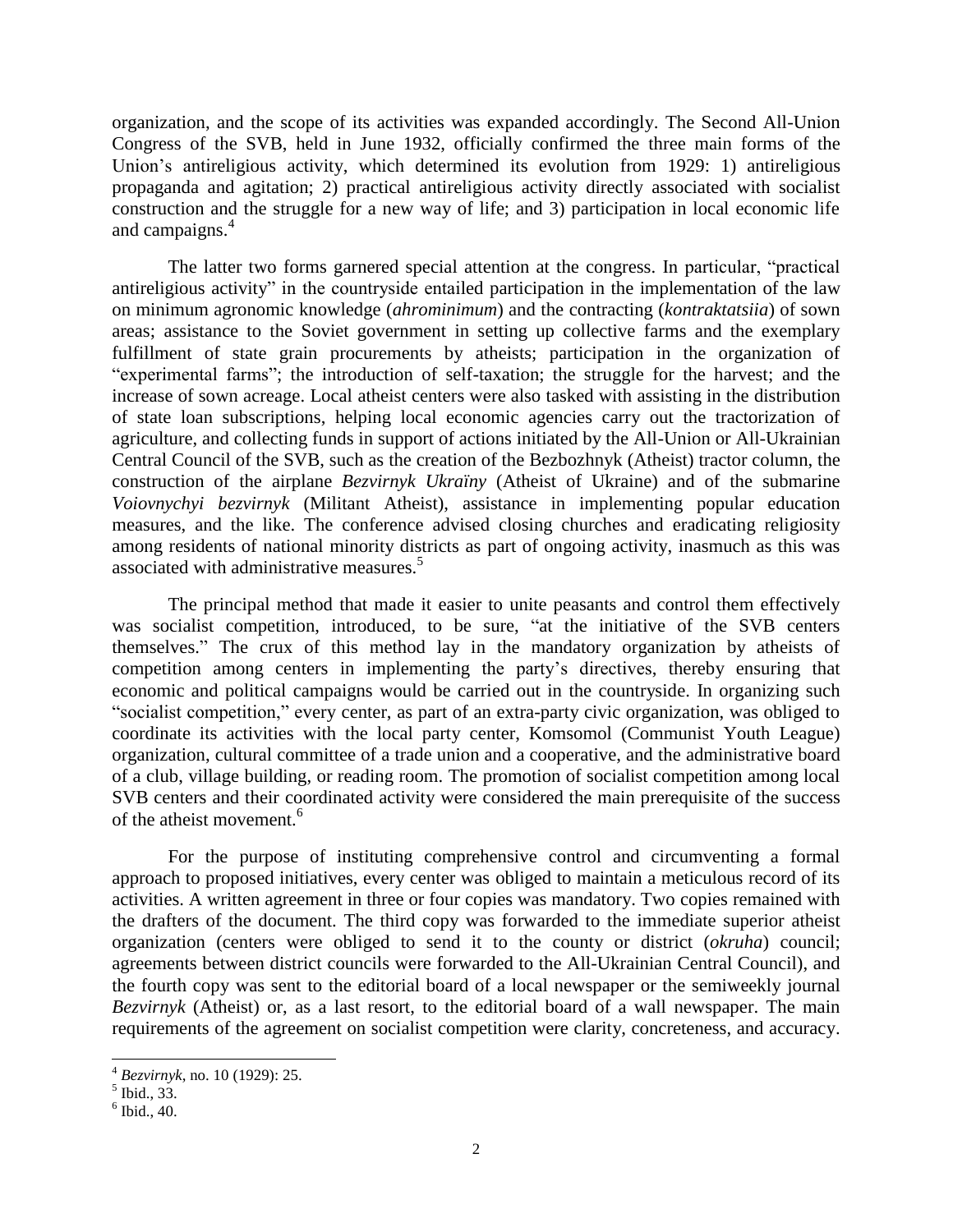That is, each center was obliged to issue a challenge to launch socialist competition, and it could address itself only to a particular atheist center.<sup>7</sup>

Moreover, every local SVB center was obliged to maintain card files or journals (logbooks). They could be group ones (if a specific task were assigned to a small group of individuals, brigade, etc.) or individual ones (when a task was assigned to a single atheist). It was also necessary to maintain summary report cards on achievements and shortcomings in the participation of the entire center in the competition, and all records were to be maintained clearly and systematically.<sup>8</sup> In practice, the activities of SVB members in Ukraine looked different.

In the USSR, all religious confessions were regarded as profoundly hostile from the standpoint of the ideology of socialist construction, as well as harmful to the class consciousness of the proletariat and peasantry. To some degree, then, the pace of collectivization and the fulfillment of the first Five-Year Plan depended on the successful replacement of Christian traditions with Soviet ones. This pertained above all to the most important Christian holidays— Christmas and Easter. The Bolsheviks were painfully aware that during festive liturgies every priest spoke of God being love and of Christ's enjoining the faithful to love their neighbors as themselves. Moreover, the language of the parables and Scripture spoken from the church pulpit reminded people of the Commandments "Thou shalt not kill; Thou shalt not steal; Thou shalt not covet thy neighbor's house," and the Christian catechism treated the nonpayment of wages as a mortal sin, in the same category as murder.

Not infrequently during their sermons, the most courageous priests openly called a spade a spade, describing the class struggle as fratricide and industrialization and collectivization as "anti-Christian construction" that would inevitably bring on the Last Judgment. For example, in the spring of 1929 the Reverend Ladoha, a priest from the village of Dmytrushky in the Uman region, blessed harvested grain as protection from famine and concealed some in a special chest. He tried to convince the peasants that "There will be a famine this year, and whoever does not have blessed grain will die of starvation."<sup>9</sup> Such remarks were not lost either on the peasants, who were already on the brink of starvation, or on the village activists on whom the government depended.

The Soviet authorities therefore adopted a "methodical" approach to the destruction of such genetic traits of Ukrainian culture as innate religiosity and attachment to rural life (*anteïzm*, man's union with nature), which permeated the consciousness of both peasants and intellectuals, as well as the unique traditional way of life of the Ukrainian village. The creation of the requisite conditions involved the use of all possible ideological and practical methods. Proclaiming, first and foremost, that a member of a collective farm was not yet a socialist, that his participation in the cooperative association (*artel´*) was just the beginning of his socialist reeducation, and that this "socialist reeducation" was a new and distinctive type of class struggle, $^{10}$  the official press created the appropriate propagandistic atmosphere. Emphasizing the inhumane exploitation of colonial peoples by their capitalists, who, like "vampires, sink their fangs into the throat and suck the blood of unfortunate, tormented, and starving victims," the journal *Bezvirnyk* mercilessly

 $<sup>7</sup>$  Ibid., 41.</sup>

<sup>8</sup> Ibid., 49.

<sup>&</sup>lt;sup>9</sup> Ibid., 38–39.

<sup>10</sup> *Pravda*, 27 November 1932.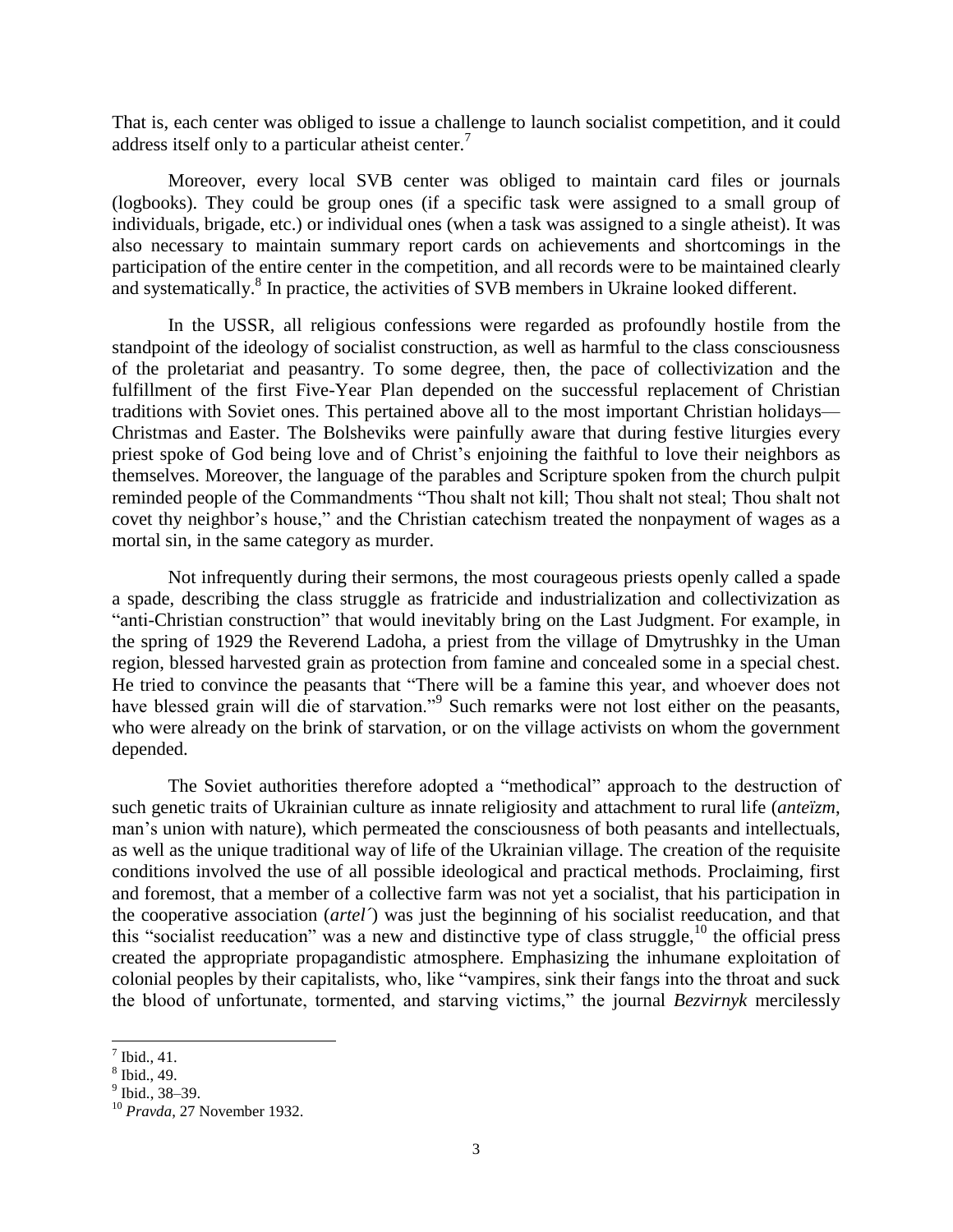"exposed" "foreign slander" about the persecution of religions in the USSR, Soviet dumping practices on the global market, and the existence of forced labor. Citing Stalin's words about transforming labor in the construction of socialism on the basis of free socialist competition "into a matter of honor, glory, courage, and heroism," the journal sought to convince the "workers of the world" that "in the country where workers are the masters of construction and of the state, the very word 'forced labor' is the height of impudence and absurdity."<sup>11</sup>

The Soviet government sought to transform labor on collective farms into a heroic cause and thus to build a socialist order with the aid of so-called new socialist methods introduced by atheists: labor for the collective, socialist competition and shock work, collective responsibility for fulfilling plans, undertakings to overfulfill plans (*zustrichni plany*), public auxiliary teams (*buksyry*), the delivery of all harvested grain to the state, etc.<sup>12</sup> These "modern" methods, if implemented on a daily basis by atheists, were supposed to eliminate religion completely from the life of the peasantry.

First and foremost, the Soviet government focused its efforts on eliminating the Christian calendar of field work traditional to Ukraine. The Ukrainian peasant followed a distinctive philosophy of the earth; he venerated his land as a great, mysterious, and sacred possession. For the peasant, the land held much more promise and mystery than the vast heavens above. Thus, separation from one's native land meant alienation from the very foundations of life, from the reservoir of one's vitality, just as separation from one's native land in the Old Testament put people at risk of becoming alienated from their God. In cultivating his land, the Ukrainian peasant often prayed devoutly to the tilled earth, and he always sowed his fields with his head uncovered. He completed the sowing by laying out a beautiful cross by the side of the road, a clear sign that it was intended to bless the land, the field, and the future harvest.<sup>13</sup> Every year the fields were blessed by a priest, services pleading for rain and deliverance from pests were held, and so on.

The industrialization of the land by the collective farm system was meant to deprive the Ukrainian peasant of his sacred relationship with the holy land, divest the land of any spiritual significance for the peasant, and turn the peasant into a proletarian indifferent to the object of his labor. In view of this, the practical aspect of the matter was bolstered by a solid legal foundation. On 30 August 1930, the AUCEC (VTsVK – All-Union Central Executive Committee) and the CPC (Council of People's Commissars) approved a special "Statute on Voluntary Societies and Associations," obliging the latter "to take an active part in socialist construction in the USSR" (Article 1). In that connection, the activities of societies and organizations were to be in harmony with the "state plan of the national economy and social and cultural construction" (Article 3).<sup>14</sup> In January of the following year, the Moscow leaders obtained support in Kharkiv. The resolution of the CPC of the Ukrainian SSR titled "On the Spring Agricultural Production Campaign for the Year 1931" predicted that its implementation would secure the decisive victory of total collectivization in Ukraine and the liquidation of the kulak stratum as a class in the main

<sup>11</sup> *Bezvirnyk*, no. 4 (1931): 2–3.

 $12$  Ibid., nos. 7–8: 16.

<sup>13</sup> S. Iarmus′, *Dukhovnist′ ukraïns′koho narodu* (Winnipeg, 1983), 193–95.

<sup>14</sup> Z. Sokoliuk, "Tserkva i derzhava v SRSR, zokrema v URSR," in *Zbirnyk prats′ Iuvileinoho konhresu (Naukovyi konhres u 1000-littia khryshchennia Rusi-Ukraïny*) (Munich, 1988–89), 808–9.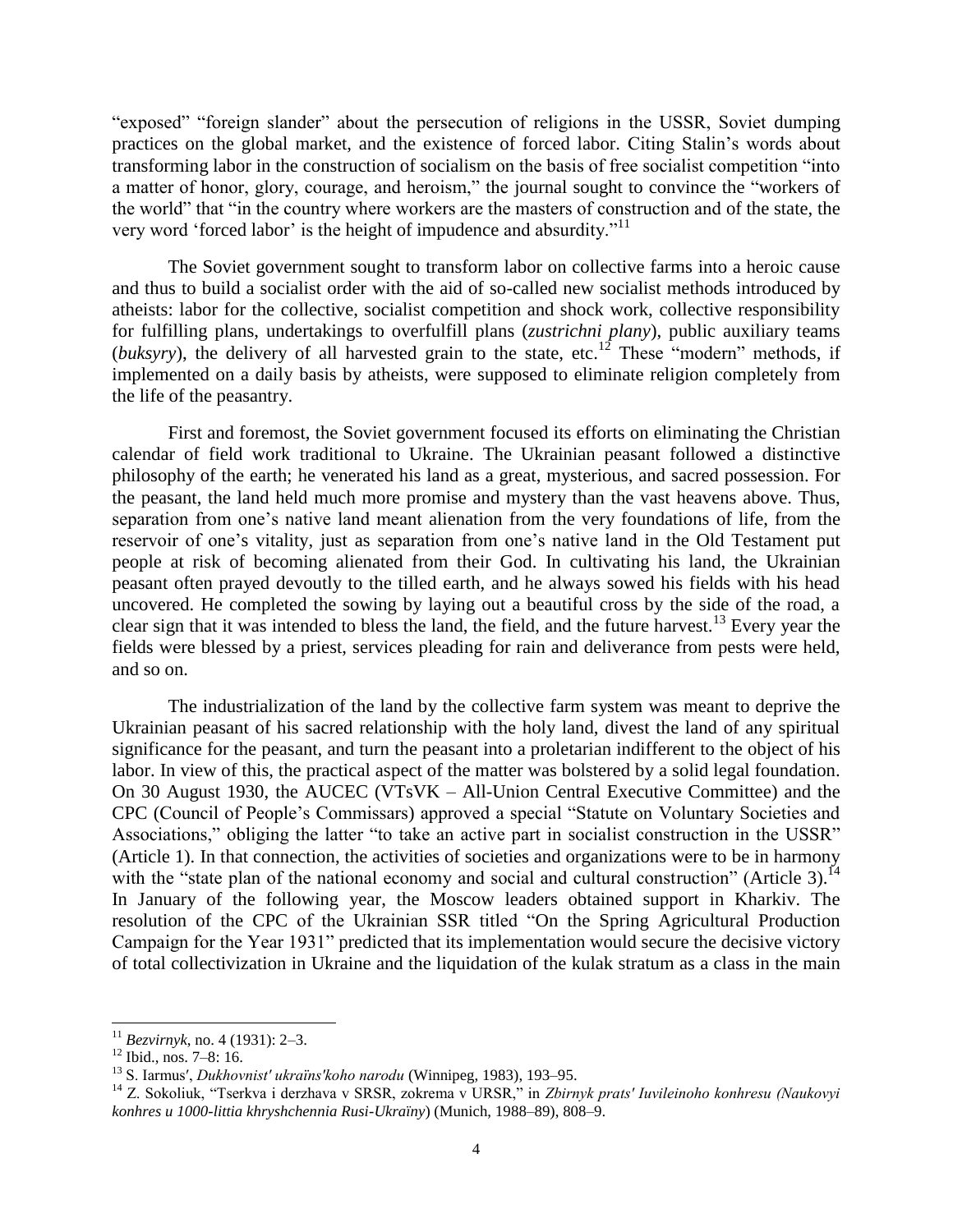districts of collectivization.<sup>15</sup> In other words, the government compelled, by force of law, all central and local Soviet and public organizations in the Ukrainian SSR to ensure that their activity consist mainly of providing comprehensive assistance to the implementation of all-out collectivization.

Following in the footsteps of the higher party leaders, Emelian Yaroslavsky declared on behalf of the Central Council of the SVB USSR that the union headed by him did "not have any special line that would differ from the party line. The Central Council proclaims and develops those directives that are issued by the party."<sup>16</sup> As of March 1931, the membership of the Union of Militant Atheists of Ukraine stood at 1.4 million. Accordingly, the Union, one of the largest civic organizations in the countryside, was assigned the duty of direct participation in carrying out production tasks and the plans outlined by the party and government. Above all, peasant atheists were obliged to show initiative in converting their villages to collective farming, shoring up old collective farms, recruiting new groups of independent farmers to them, and mobilizing collective farmers and the poor and middle peasant masses in the countryside to fulfill and overfulfill the tasks of the spring agricultural production campaign. Thus, rural soviets, SVB centers based at collective farms, state farms, and villages, and atheist activists not only had to know the details of the plan for the sowing campaign throughout the county as well as in their own collective farm, state farm, and village, but all of them without exception were also obliged to draft concrete plans of their participation in conducting the sowing campaign, forming brigades of shock workers, and verifying that tasks were carried out.

In addition, it was anticipated that the atheist would be the "initiator" of collective undertakings to overfulfill the plan and implement collective plowing in a single furrow, as well as the spring sowing of extensive tracts of land. He was also supposed to strive actively to apply measures aimed at increasing crop yields, implement the law on minimum agricultural knowledge, and carry out the prompt 100-percent cleaning and chemical dressing of the seeds of spring crops. Along with the exemplary completion of agronomic measures, members of atheist centers were obliged to strive, together with other organizations, to ensure that these measures were completely carried out by an entire village, collective farm, or state farm.

At the same time, SVB centers were supposed to take the most active part possible in establishing special schools for the eradication of "agro-collective farm illiteracy" and providing such schools with antireligious propaganda, as well as ensuring that villages were massively enveloped by so-called agricultural propagandistic work. Village buildings and reading rooms were slated to become centers for popularizing party-established tasks for the sowing campaign and disseminating agronomic knowledge, and the wall newspaper was to be the "militant organ for mobilizing the masses." In order to strengthen proletarian leadership in the development of the collective farm system, particularly on newly created collective farms, the government issued a resolution mandating that two thousand workers be dispatched there, including many of the "finest worker atheists."

The preparation and execution of the sowing campaign on collective farms lasted from the end of December to early May. During that period, SVB centers had to undertake mass anti-

<sup>15</sup> *Bezvirnyk*, no. 2 (1931): 1.

<sup>16</sup> E. Iaroslavskii, *Ocherednye zadachi antireligioznoi propagandy (Doklad i zakliuchitel′noe slovo na II plenume TsS SVB SSSR)* (Moscow: "Bezbozhnik," 1930), 15.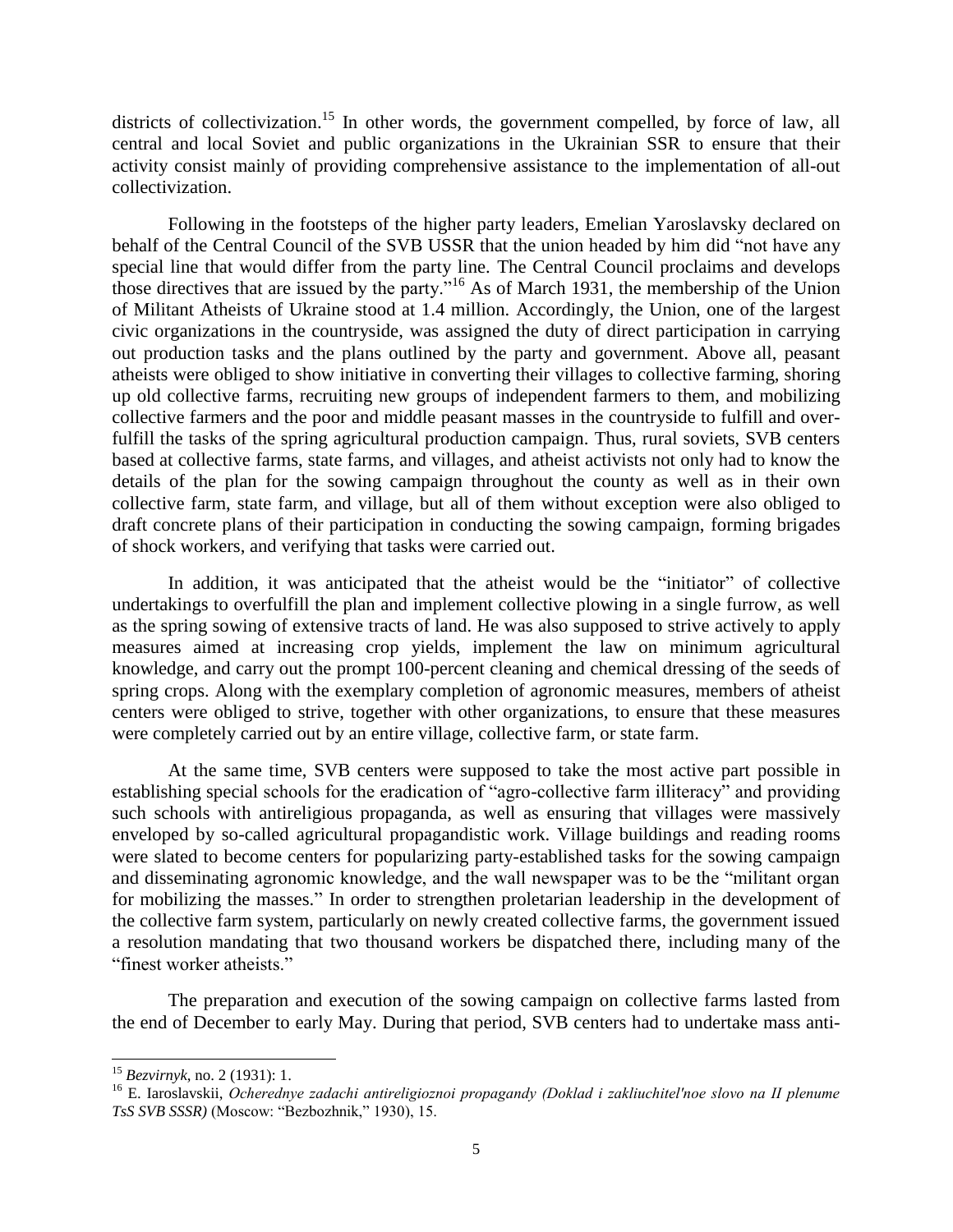Christmas and anti-Easter measures in addition to their agricultural work. But at the start of the first Five-Year Plan, the monthly anti-feast campaigns were a formality and had little effect. After the editorial board of the journal *Bezvirnyk*, the official mouthpiece of the Ukrainian SVB, conducted a review of county newspapers in Right-Bank, Left-Bank, and Steppe Ukraine covering the period from 20 December 1930 to 15 January 1931, its members complained in the journal that newspapers were either completely disregarding the struggle against religion or were paying insufficient attention to it. As a result of this situation, "the last Christmas holiday was marked by absenteeism and the slaughtering of cattle for drunken celebrations and marketing, which is especially criminal at a time when we are faced with the task of accelerating the development of cattle breeding."<sup>17</sup> The editors also noted that the Melitopol-based newspaper *Radians′kyi step* (Soviet Steppe) "was also silent, even though there have been more than a few reports in this period about the slaughtering of cattle by bloodsuckers. The Selydove county newspaper [now in Donetsk oblast] *Za sutsil′nu kolektyvizatsiiu* (For All-Out Collectivization) was also silent, even though there are quite a few Mennonite sectarians in the county. Until 7 January, the newspaper of the Orikhiv REC (RVK – Raion (County) Executive Committee), *Lenins′kym Shliakhom* (Along Lenin's Path), also had not published a single line about the anti-Christmas campaign, even though the criminal slaughtering of cattle here and there in the county is reaching horrific proportions: in the village of Preobrazhentsi, the bloodsucker Peredyrii slaughtered fifteen sheep."<sup>18</sup> Also criticized for negligence in carrying out the anti-Christmas campaigns was the newspaper *Kolektyvist Burynshchyny* (The Collectivist of the Buryn Region), which published antireligious material "only on 10 January, along with a report stating that the head of the Mykhailivka village council not only disrupted the organization of Red cavalcades (*chervoni valky*) <sup>19</sup> of state grain procurements but also overlooked the fact that the local priest had not been taxed appropriately, and the village Komsomol member Svyryn hospitably gave a room in his house to the priest. In the utter absence of antireligious activity, the priest held festive services in the church at Christmas, and after the service he drank graciously with the Komsomol member Svyryn."<sup>20</sup> The situation was roughly the same during the Easter holidays. Instead of engaging in the "most energetic work," a significant proportion of young people continued to attend the festive liturgy, consumed *pasky* (Ukrainian Easter bread), *krashanky* (boiled eggs painted in one uniform color for Easter), and the like.

<sup>17</sup> *Bezvirnyk*, no. 3 (1931): 44–45.

<sup>18</sup> Ibid., 46.

<sup>&</sup>lt;sup>19</sup> The Red cavalcade (Russ. *Krasnyi oboz*) was a large-scale organizational and politico-economic action of transporting harvested grain to elevators, grain-collection stations, and port warehouses. It was practiced by the Soviet authorities in 1931–33 as an ideological accompaniment to the mass transportation of confiscated grain in columns of trucks or carts decorated with red flags and political banners. The cavalcade was intended to demonstrate the victory of socialism and the collective farm system. In actual fact, the Red cavalcades were Stalinist requisition detachments that deprived farms of seeds, even for sowing. Used in the grain-procurement campaigns, the Red cavalcades often took away grain at night so that starving peasants would not block them. The Communist Party authorities introduced "socialist competition" among collective farms and counties and even among individual farmers for the best organization of Red cavalcades, publicizing such competition through the press and the Soviet apparatus. Newspapers covered these actions, publishing promotional or critical articles and photos of long "columns" organized by members of local party cells, Committees of Poor Peasants, and the Komsomol, with the participation of members of the Union of Atheists. The same organizations also formed so-called auxiliary brigades (*buksyrni bryhady*) that engaged in household searches and seizures, forcing farmers to fulfill completely the commitments "voluntarily made" when they "joined the socialist competition." Such "competitions" in the confiscation of grain increased mortality among the starving peasants.  $20$  Ibid.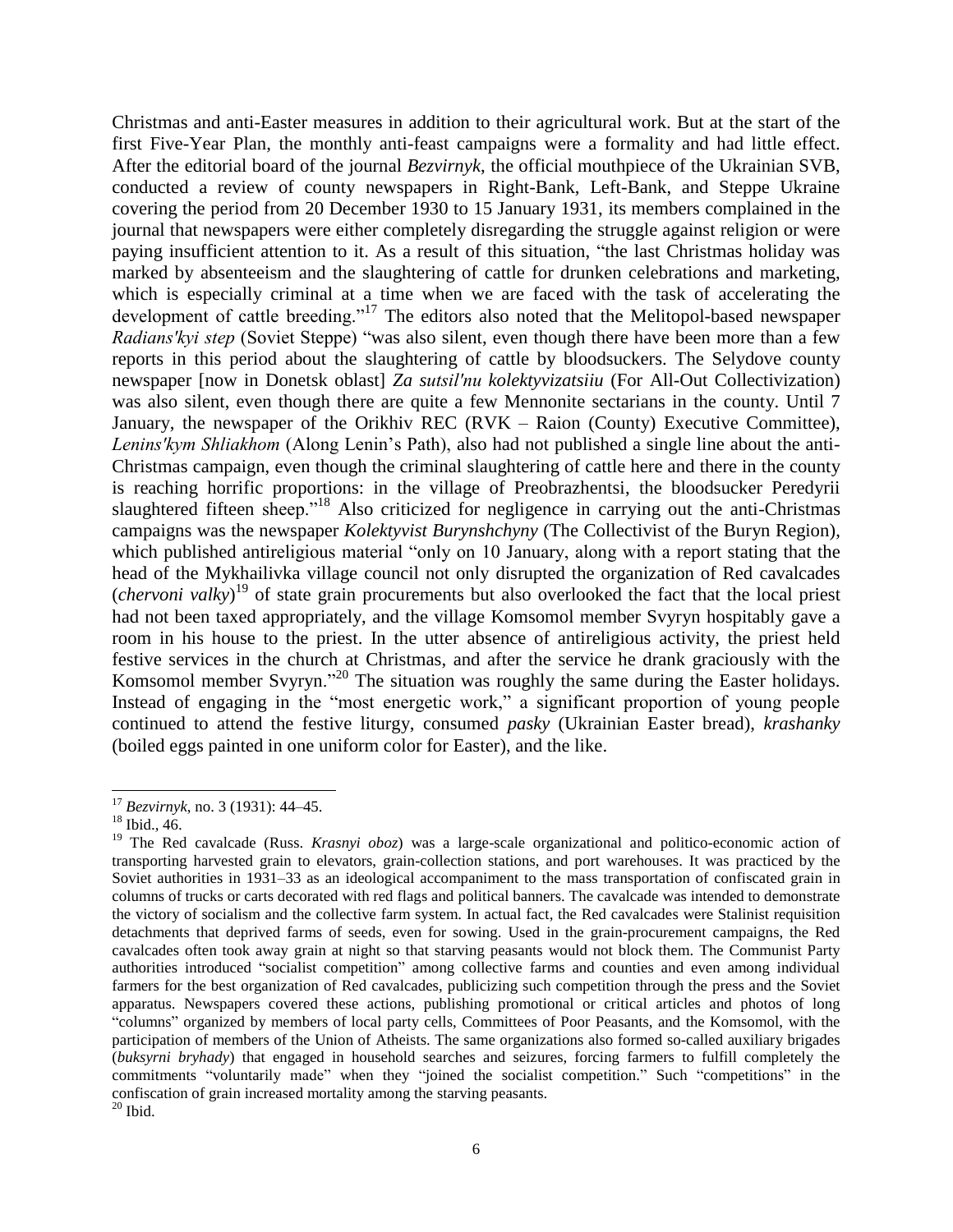In practice, the peasants were becoming increasingly convinced that a prosperous life on a collective farm was impossible; on the contrary, they believed that they would soon end up on the edge of survival, both physical and spiritual. During this period, the authorities increased their propaganda pressure by intensifying administrative measures aimed at closing churches. The methods by which these measures were implemented were not all that varied. The most common ones were bankrupting religious communities through tax levies, refusing to reregister them, or pressuring believers to leave the *p'iatydesiatka* (a religious community numbering fifty members). Below is an extract from a complaint dated 5 August 1932 that was submitted by authorized representatives of the Catholic community of Yarmolynets and Skazyntsi in Yarmolynets county, Vinnytsia province (present-day Khmelnytskyi province): "As soon as we bring in a [Catholic] priest, the county authorities refuse to register him, even though the community pays taxes on time. They usually pull the files of the [Catholic] church out of the archive, study them captiously to see whether the community is fulfilling all of the county authorities' demands, and then promise to register the [Catholic] priest within an hour or two, the next day, and the like. And in the end we are given an order to go away because we will be arrested, both we and the [Catholic] priest."<sup>21</sup> During the process of reregistering Orthodox communities, the authorities frequently used the device of registering them under another orientation—a patriarchal community as a synodal one, or the reverse, etc. Another practice was to levy an inordinately high tax on a religious community "from the building and income" and later fine it for late payment and inventory the property of the faithful, even though this was officially prohibited by a circular issued by the People's Commissariat of Finance of the USSR on 20 February 1931. $^{22}$ 

One particularly effective method of closing a church, or at least preventing services from being held, was the authorities' deliberate violation of the agreement on the use of churches concluded between county executive committees or village councils and religious communities. A local county executive committee or village council would order a religious community to repair its church by the shortest possible deadline (a month, a week, or sometimes three days). The actual condition of the building was not taken into account when such a demand was made, and the faithful were not permitted to raise funds for the purpose.

The most widespread method used in the struggle against religion in rural areas was to exert financial pressure on priests or abuse them physically. Here is one telling example: At the beginning of 1932, the Reverend Ksenofont Vankevych from the village of Kalytyntsi, Yuryntsi county, Khmelnytskyi province, submitted a complaint to the Prosecutor's Office of the Ukrainian SSR concerning the actions of the local authorities. In 1931 he had been taxed 117 *karbovantsi* (rubles). The priest had paid this amount and then submitted several requests, without result, to the local village council to issue him a receipt indicating that he had deposited the funds in the State Bank. After the complaint was received by the borderland Yuryntsi RVK, the village council issued a receipt. But on 2 August local Komsomol members grabbed the priest in the middle of the Sunday service and brought him to the village council, where they shouted "Place all your money on the table" and physically abused him the whole day. The matter might have ended tragically for the priest if the inspector of the county militia had not stopped by the village council that evening. He sent the Reverend Vankevych to a doctor, who

<sup>&</sup>lt;sup>21</sup> Tsentral'nyi derzhavnyi arkhiv vyshchykh orhaniv vlady i upravlinnia Ukraïny (hereafter TsDAVO Ukraïny), f. 1, op. 7, spr. 171, ark.  $36-36^{\circ}$ .

 $^{22}$  TsDAVO Ukraïny, f. 1, op. 7, spr. 171, ark. 120.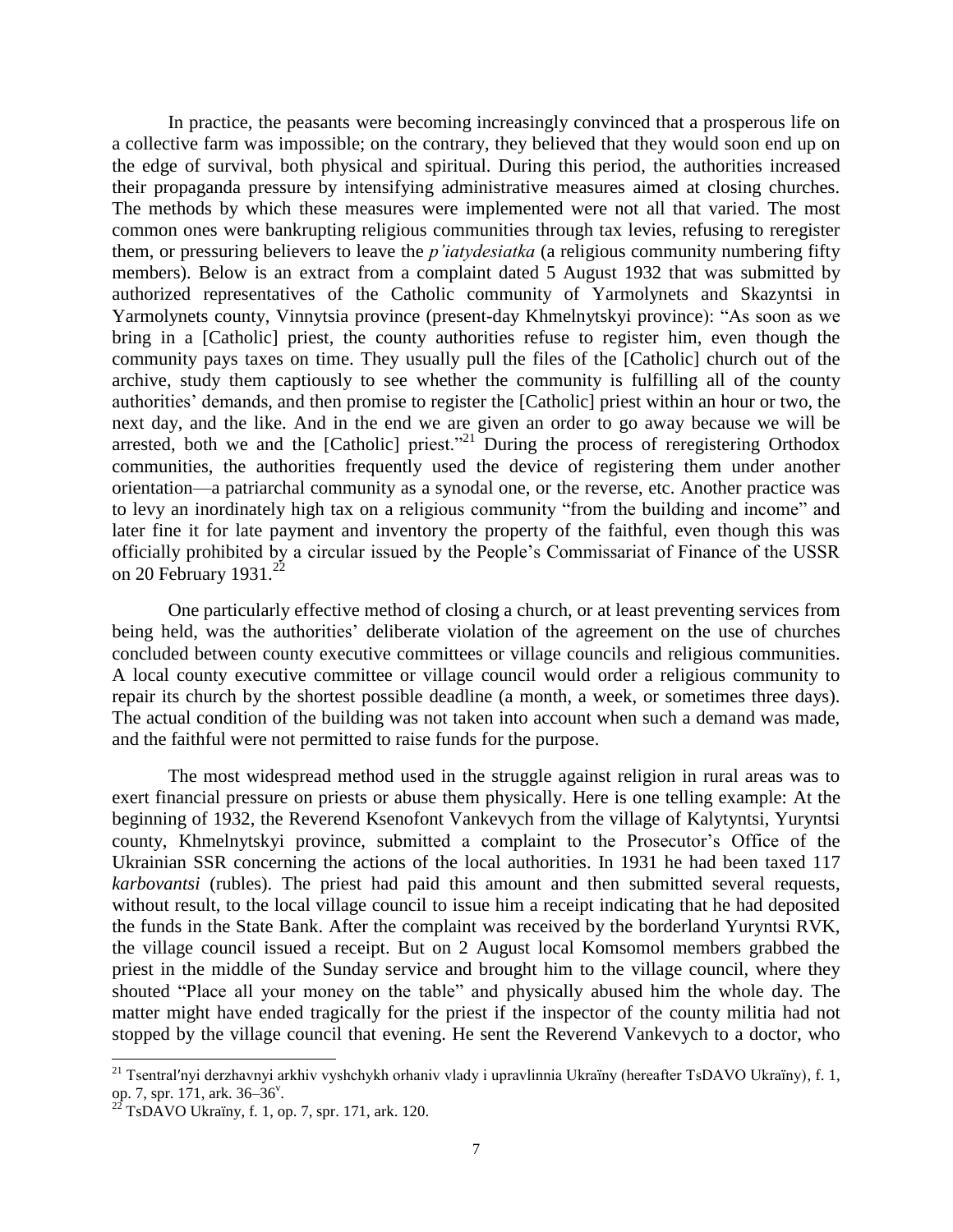stated that the priest had large, fresh bruises on his chest and back as well as a punctured eardrum.<sup>23</sup> For several days the priest recovered from the beating and later submitted a declaration to the county executive committee and the Prosecutor's Office, requesting a refund for the levied tax and a receipt. Instead, the village council again demanded money. The matter reached the courts, but the local Komsomol members were not punished for their hooliganism. A circuit court session, taking into consideration that "all of them are poor peasants, collective farmers, have admitted their guilt, and present no danger to society," handed down a sentence of conditional imprisonment for a term of two years each. Since they had been under arrest for some time, this was counted as time served, and they were released. $^{24}$ 

A priest arriving to take up his pastoral assignment often had to clear his predecessor's debt, either real or dreamed up. There were widespread cases where the head of a village council openly refused to reregister a religious community, citing the presence of 90–95 percent of collectivized farmsteads in the village, and threatening in front of witnesses to levy inordinately high taxes or even murder a priest who dared to remain there.<sup>25</sup>

Toward the end of 1930, one method of "antireligious activity" aimed at closing churches became very widespread. It is described in a complaint submitted to the NKVD (People's Commissariat of Internal Affairs—secret police) of the Ukrainian SSR by the head of the Holy Synod of the Ukrainian Orthodox Church, Metropolitan Pimen. "Atheists are appearing in villages: together with local youth and the village council, they hold a meeting and issue a resolution on closing the church. Then they take the keys to the church from the local priest or head of the religious community. They enter there, sing the 'Internationale,' and close down the church, and they demand that the priest not serve in the temple and not serve the occasional religious rite in the parish. The atheists called this procedure a 'Red wedding.' All the churches in the Artemivka district were closed in this way. From the priest of the Mykolaiv church they took away the *antymins* [silk cloth covering the altar] (it was trampled on the spot), the myrrh and the Holy Sacraments, and two sacerdotal vestments, even though these articles are not considered church property. They are issued by the bishop and are returned to him after the closure of a church. In addition to blasphemy, the atheists suggested to the priest that he move out of the church residence immediately. In the month of February he ended up on the street with his family.<sup>"26</sup> Church antiquities that constituted cultural and historical treasures, such as ancient liturgical books and decorative embellishments on icons known as *oklady* (fashioned out of silk, silver, gold, and precious gems), were transferred to the State Trading Company (*Gostorg*) to be sold abroad. An insignificant proportion of church property was passed on to archives and antireligious museums. But, pursuant to coordination with the "appropriate organs," the preponderant majority of church property was simply burned on the spot.<sup>27</sup>

Despite all these difficulties, Ukrainian villagers tried to protect their sacred objects until the last possible moment. Between 1931 and 1933, a steady flow of complaints made their way to the Department of Cults at the Secretariat of the Presidium of the AUCEC, protesting the actions of local government bodies and demanding an end to lawlessness and the return of

 $^{23}$  TsDAVO Ukraïny, f. 1, op. 7, spr. 177, ark. 138.

 $^{24}$  TsDAVO Ukraïny, f. 1, op. 7, spr. 177, ark. 140–42<sup>v</sup>.

<sup>25</sup> TsDAVO Ukraïny, f. 1, op. 7, spr. 179, ark. 267, 269.

<sup>26</sup> TsDAVO Ukraïny, f. 1, op. 7, spr. 173, ark. 64.

<sup>27</sup> TsDAVO Ukraïny, f. 1, op. 7, spr. 173, ark. 76–77.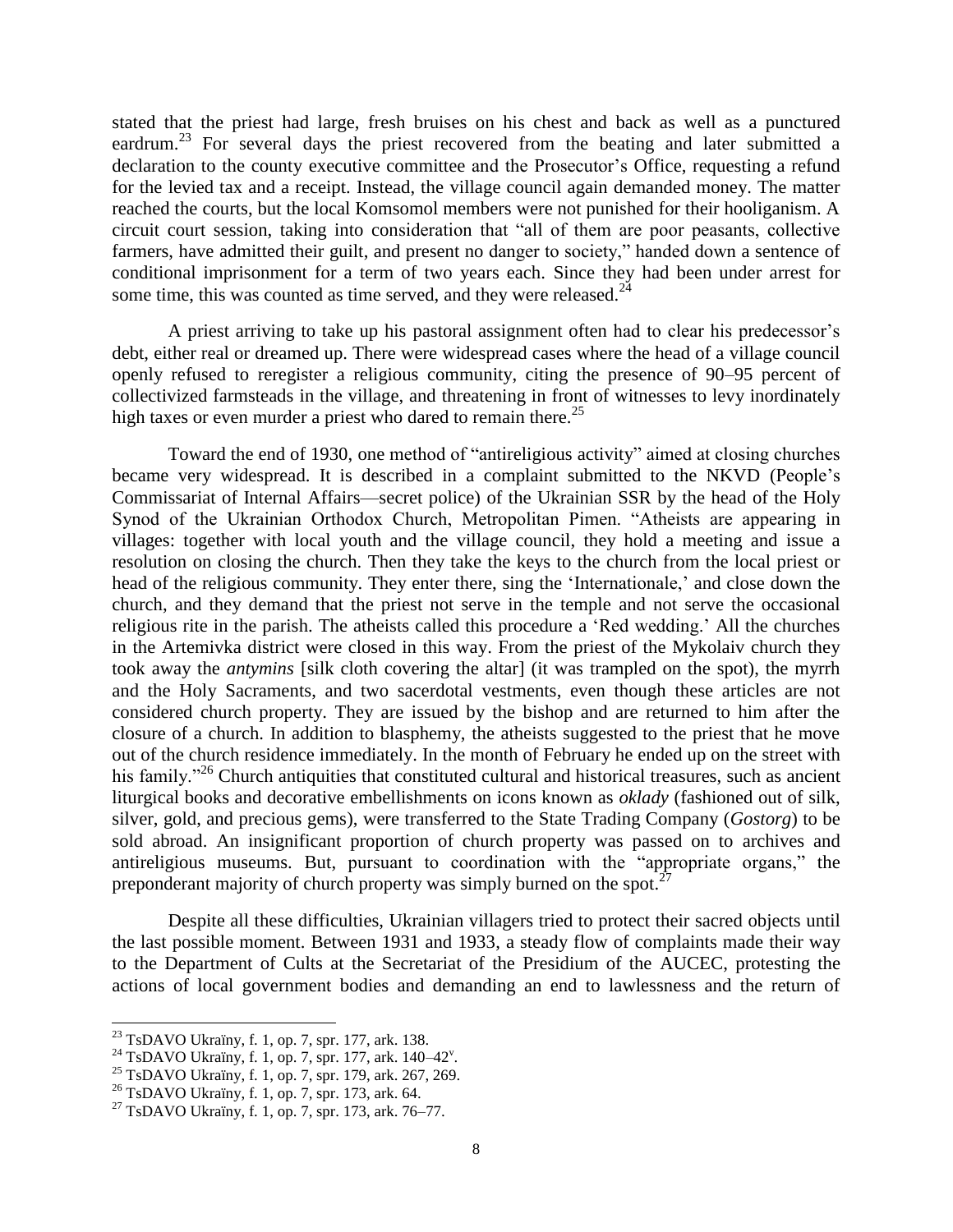confiscated churches. For example, the 135-strong religious community of the Church of the Holy Protection in the village of Karpivtsi, Proskuriv county (in present-day Khmelnytskyi province) wrote a letter to the AUCEC protesting the confiscation of its church (converted to a movie theater) and requesting the right, based on the law of freedom of conscience, to hold services there.<sup>28</sup> The religious community of the Church of the Nativity of the Mother of God in the village of Yurkivka tenaciously championed its church and priest's residence and demanded the return of 300 *karbovantsi* in land rent levied illegally in 1931–33. The parishioners' efforts came to an end only after the AUCEC instructed the county executive committee to inform the community that its request had been examined and left unanswered.<sup>29</sup> Hundreds of similar examples may be cited.

The disgruntled peasants, who were being forced to renounce their ancestral traditions, faith, and culture, as well as their personal dignity and self-respect as individuals and tillers of the soil, began to leave the collective farms en masse. As usual, the Communist Party leadership reacted with brutality. Stalin's speech at the All-Union Conference of Industrial Workers, held in 1931, in which the Soviet leader dropped an eloquent hint about the impossibility of slowing down the pace of collectivization, signaled the intensification of pressure on the peasants. During the sowing campaign of the "second Bolshevik spring," atheist organizations had already had occasion to combine the intensification of the collectivization campaign with antireligious propaganda (including lectures of atheistic content and marches organized by members of atheist centers to collective farms where believers were predominant). According to an atheism correspondent's report, "the SVB center at the Dzerzhinsky Cooperative in the village of Zachepylivka, in Chervonohrad county, initially had 83 members, but by the end of the sowing season the entire collective farm became atheist. After making preparations, the "Dzerzhinskyites" organized atheist brigades and linked five collective farms into a civic atheist front, establishing an SVB center in each. The report goes on to say that the priest resided on the outskirts of the village, where the members of the Lenin Cooperative lived. The dominant attitude in that quarter was that there would be no collectivization. But the members of the atheist front held a "Red wedding," and 93 percent of all farmsteads joined the collective farm. Afterward, atheists from the Chervonyi Shliakh (Red Pathway) collective farm in the same village organized a joint investigation of farming done by independent farmers and the collective farm. As a result, most of the independent farmers "became convinced at first hand" of the superiority of collective farming and joined the collective farm." $30$ 

Finally, prior to the sowing season, the five collective farms extended their front to the village of Ulianivka. The atheist brigade exposed the "bloodsuckers" on the collective farm who had owned between 30 and 40 dessiatines of land before the revolution. There was also a priest in this village who had lived for several years in a publicly owned building. He had a harmonium, and believers frequently gathered in his home. The atheist brigade evicted him from his residence, turned it into a collectivists' building, and created an SVB center in the village. According to a report published in *Bezvirnyk*, 90 percent of the village was successfully collectivized following this action. 31

 $^{28}$  TsDAVO Ukraïny, f. 1, op. 7, spr. 171, ark. 71.

 $^{29}$  TsDAVO Ukraïny, f. 1, op. 7, spr. 177, ark. 107.

<sup>30</sup> *Bezvirnyk*, nos. 9–10 (1931): 43.

 $31$  Ibid., 47.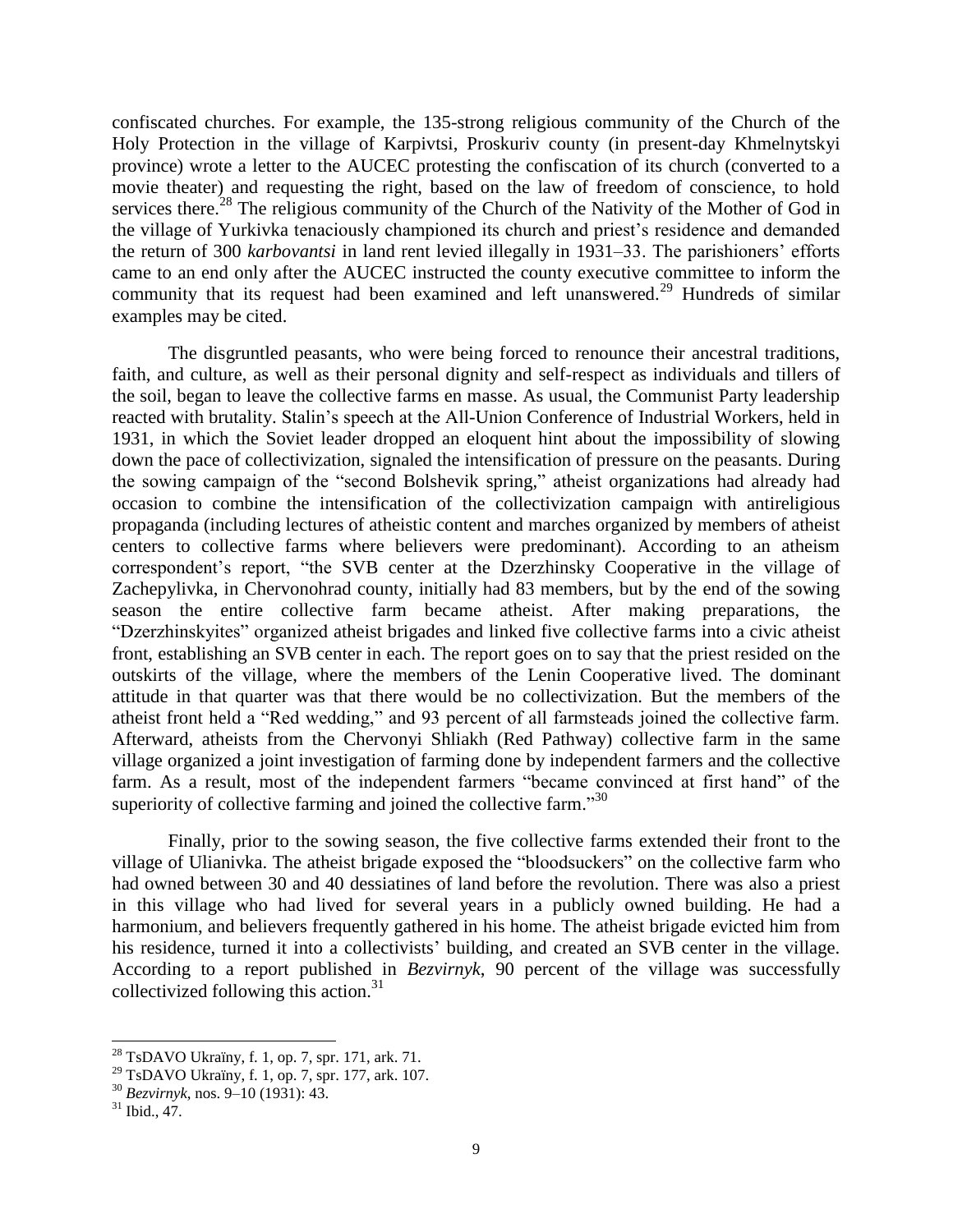The constant mobilizations of atheist activists and the creation of local SVB centers throughout the countryside, from which they pumped out grain in 1931, intensified the famine and fundamentally eased both the process of completing collectivization and the organizational consolidation of collective farms in 1932–33. For example, in 1932, as part of its antireligious month, the Poltava municipal council of the SVB published 10,000 slogans pegged to the Easter period and distributed 5,000 of them to village councils, collective farms, and schools throughout the province. It organized 25 brigades (consisting of 58 people) for mass antireligious activity in the countryside. The Kharkiv municipal council of the SVB sent brigades of lecturers to fifteen villages as well as to some counties of the province. For its anti-Easter month, the Dnipropetrovsk municipal council of the SVB mobilized seventeen such brigades. Individual village councils, such as the administrative board of the Shliakh Lenina (Lenin's Pathway) collective farm of the Bahlai village council in Volochyske county, Vinnytsia province (presentday Khmelnytskyi province) or the Proletarskyi bezvirnyk (Proletarian Atheist) commune of the Tarasivka village council in the Pervomaisk region (in present-day Mykolaiv province) even disbursed funds for awarding the "best atheist shock workers who completed the speediest preparations for the sowing and overfulfilled the meat-procurement plan."32

According to *Bezvirnyk*, in 1933, during the church holiday periods, there were no more incidents of absenteeism or idleness. To offer just one example, the Brigade of Atheists named after the Central Council of the Union of Militant Atheists of Ukraine, which was based at the Chervonyi khliborob (Red Farmer) collective farm of the Lypne village council in Dobrovelychkivka county, Odesa region (present-day Kirovohrad province), completed the sowing in five days instead of the seven forecast by the plan. Where others sowed between 2.5 and 2.7 hectares (ha), brigades of militant atheists sowed 3.5 ha. Collective farms located in various counties of Kharkiv province—Dykanka, Kobeliaky, Pyriatyn, Onufriiv, Hadiach, Lyptsi, and others—also performed shock labor in the fields, regardless of the inclement weather in some counties. In Nova Vodolaha county, a *subotnyk* (Saturday of volunteer work) was also organized during Easter week, when local officials headed out to a shock-work potato planting. In the village of Kozhartsi, Chyhyryn county, Kyiv province, collective farmers performed shock-work sowing during the Easter holiday.<sup>33</sup>

Thus, the socialist reeducation of peasants on collective farms consisted of forcing them to work practically without pay on weekends and religious holidays. As a rule, the sowing campaign would turn smoothly into the harvesting and grain-procurement campaigns, and atheists were obliged to be "shock workers" in those spheres of work as well.

During the anti-Christmas campaign of 1932, atheists based at many collective farms carried on "antireligious activity" not only via the arts, such as the staging of antireligious plays and dramatizations, or by organizing mass competitions to recruit new members to the Union of Militant Atheists from among local peasants. They also celebrated Christmas with a Red cavalcade of state grain procurements and the collection of sowing material with the assistance of auxiliary brigades.

The resolutions of the Central Committee of the All-Union Communist Party (Bolshevik) [CC AUCP(B)] "On the Grain-Procurement Plan and the Development of the Grain Trade by

 $32$  Ibid., nos. 5–6 (1932): 41.

 $33$  Ibid., nos. 9–10 (1933): 25–26.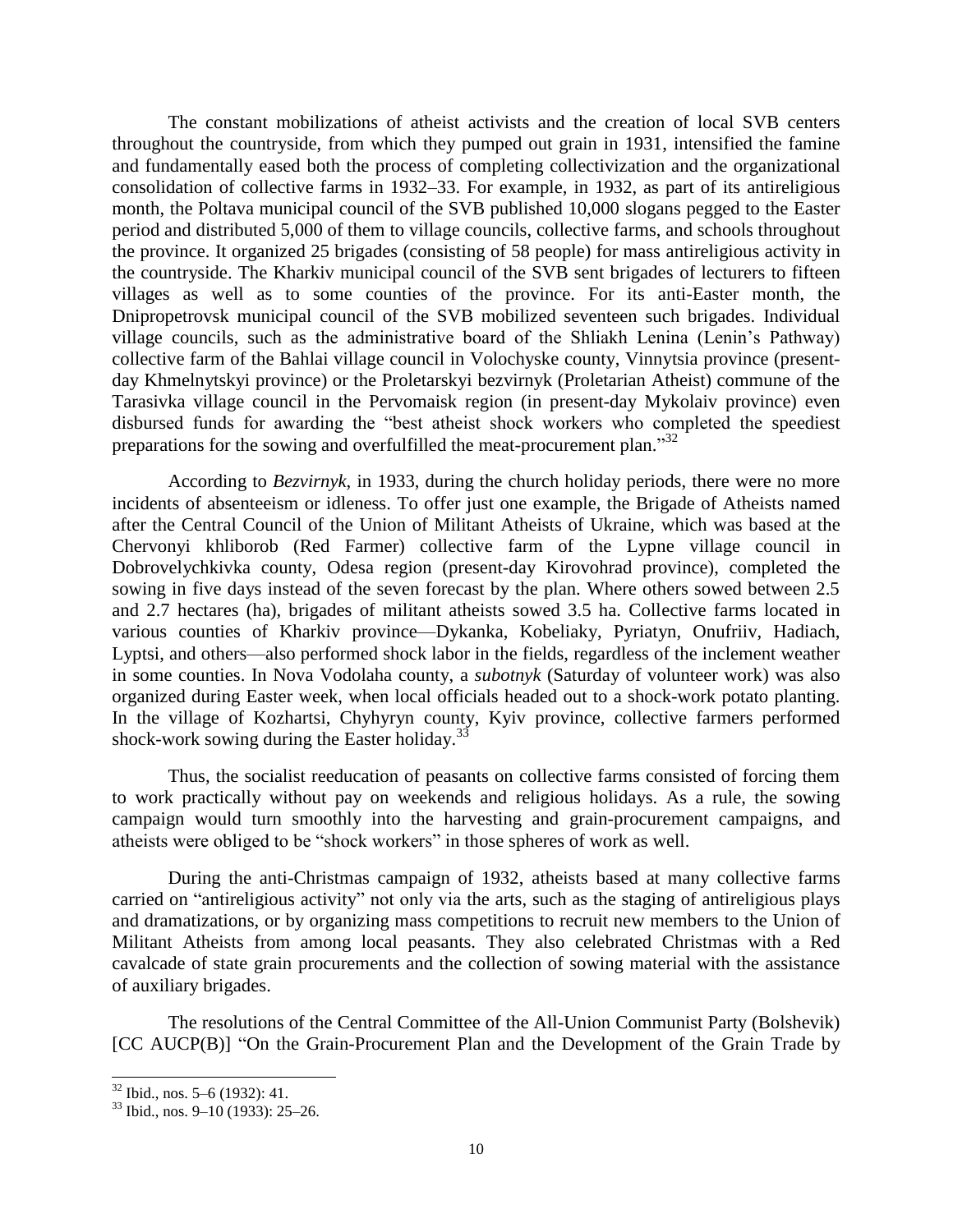Collective Farms" and "On the Meat-Procurement Plan and the Meat Trade by Collective Farms, Collective Farmers, and Laboring Independent Peasants," together with the law "On the Single Agricultural Tax of 1932," opened up a wide range of opportunities for SVB centers to engage in unregulated activities. In early June 1932, the Central Council of the SVB of Ukraine circulated a letter to all its organizations and centers based on collective farms, MTSs (Machine-Tractor Stations), and state farms, ordering them to work according to party and government resolutions and mobilize the masses to fulfill the assigned tasks. Atheists were obliged "to rally the collective-farm masses even more closely around the Leninist Communist Party and organize the collective-farm trade in grain and meat, as well as the grain procurements. $^{334}$ 

Besides exploiting the peasants, these resolutions became an effective weapon in the struggle against priests who refused to abandon their parishes or continued, along with their parishioners, to fight for their churches. Even though village priests did not engage in agriculture, did not keep any domestic animals, and often did not own either a house or a plot of land, they were ordered to make payments in kind, such as meat, grain, fowl, or eggs, amounting to an annual tax. As a rule, local organizations of the Worker's and Peasants' Inspectorate responded to complaints by declaring that "confiscatees" should also pay such a tax. Whenever someone sent an official query to Grigorii Katunin, Inspector of Cults at the Secretariat of the Presidium of the AUCEC (as in the case of a letter from the inspector of cults at the Kyiv OEC [Oblast (Provincial) Executive Committee]), he would inform the letter-writer that the instructions and resolutions of provincial executive committees should be followed with regard to the question.<sup>35</sup> In essence, local authorities were granted broad scope for abuses. The fact that a priest and his family did not have a farmstead of their own was no obstacle to levying nonrefundable special-purpose contributions (advances) in keeping with the instruction of 7 January 1933 issued by Tsentrosoiuz (Central Union of Consumer Cooperatives of the USSR) "On the Collection of Contributions from Individuals Who Do Not Have the Right to Be Shareholders of a Consumer Cooperative." For example, on 31 December 1932 the Kuchakiv village council of the Boryspil county executive committee sent the priest I. Sukhodolsky a demand for payment within 24 hours of such advances totaling 150 *karbovantsi* to the Kuchakiv Consumer Cooperative Society. He paid half the requested amount at once and the rest on Christmas Eve, 6 January 1933. Between these dates, the Reverend Sukhodolsky twice asked the Boryspil county executive committee for explanations and a refund. On 17 March 1933, he received a letter ordering payment of an additional 150 *karbovantsi*. <sup>36</sup> The terrorized priest then sent a telegram to the AUCEC requesting an explanation of the reason for which the tax had been levied, but this time he refrained from asking for a refund. Unable to endure this kind of pressure, Ukrainian clerics left the priesthood en masse.

In 1932 the Union of Militant Atheists also treated the issue of supplying the state with grain with all the earnestness at its command. Since Ukraine had completed only 38 percent of the annual grain-procurement plan by 21 October 1932, the IV Plenum of the Central Council of the Union of Militant Atheists of Ukraine issued a categorical directive on the struggle for grain to all organizations: "Atheist organizations are to pay close attention to the issue of conducting current economic and political campaigns: harvesting, procuring grain, realizing loan

<sup>34</sup> "Postanovy partiï ta uriadu v tsentr bezvirnyts′koï roboty," *Bezvirnyk*, nos. 11–12 (1932): 5–6.

<sup>35</sup> TsDAVO Ukraïny, f. 1, op. 8, spr. 128, fols. 101–2.

<sup>36</sup> TsDAVO Ukraïny, f. 1, op. 8, spr. 129, ark. 116–18.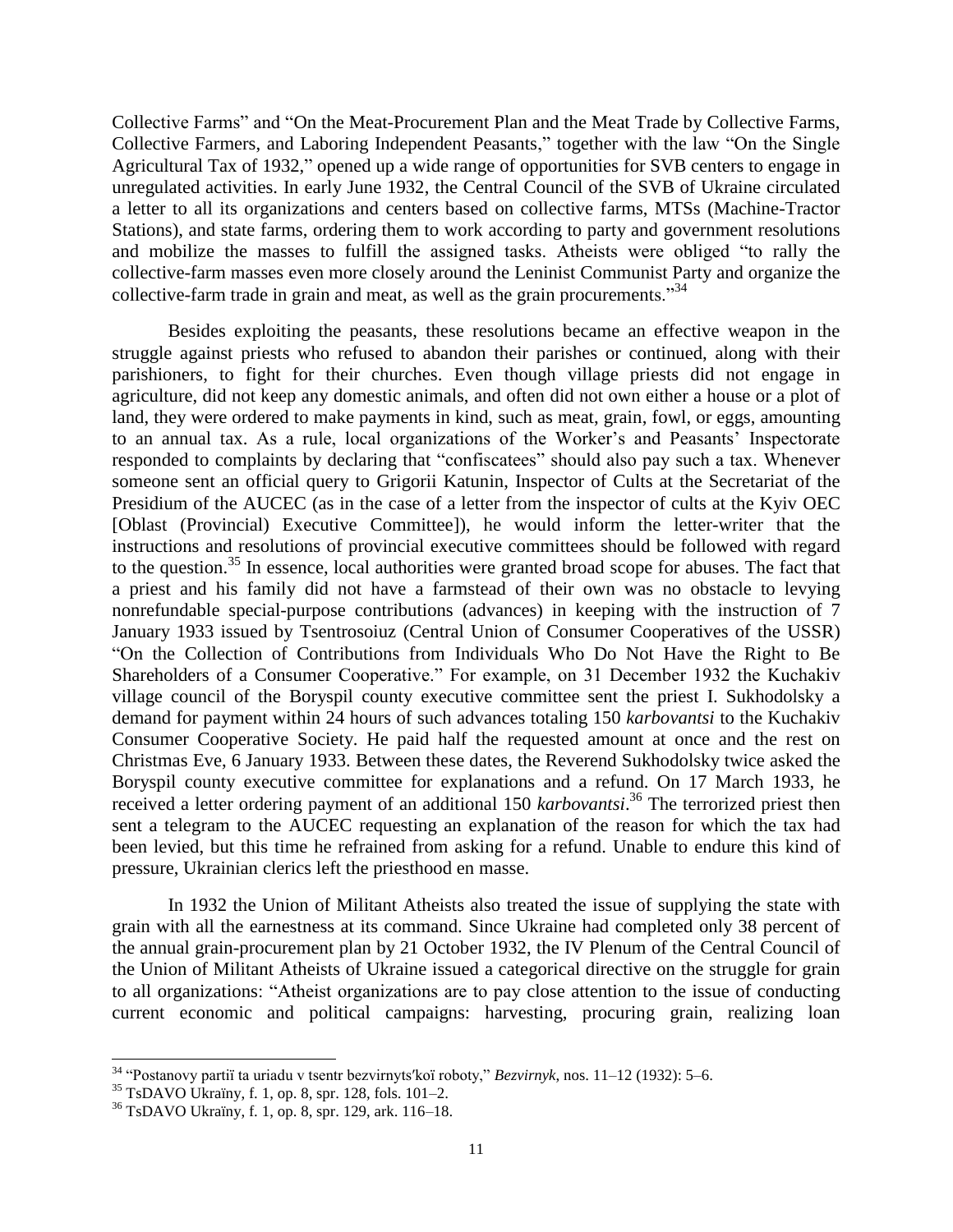subscriptions [involuntary loans to the state], and autumn sowing.<sup>37</sup> Atheist organizations were assigned the task of following up on the 18 November 1932 resolutions of the CC and the CCC (Central Control Commission) of the Communist Party (Bolshevik) of Ukraine (CP[B]U) concerning the purge of a number of party organizations accused of sabotaging the fulfillment of the grain-procurement plan; the resolution of 20 November passed by the CPC of the Ukrainian SSR "On Measures to Strengthen Grain Procurements"; and the resolution passed jointly on 6 December by the CPC of the Ukrainian SSR and the CC CP(B)U "On the Blacklisting of Villages That Are Maliciously Sabotaging Grain Procurements.<sup>338</sup>

The Central Council of the SVB of Ukraine bolstered its directives by pointing to its own conscientious implementation of the party's directives. At the agricultural and manufacturing commune Proletarskyi bezvirnyk under the council's sponsorship in Pervomaisk county, Odesa province (present-day Mykolaiv province), its members fulfilled the 1932 grain-procurement plan ahead of schedule by 106 percent. Afterwards, the commune assisted the neighboring villages of Tarasivka, Bandurka, and Oleksandrivka, working there mostly on religious holidays.<sup>39</sup> Following in the footsteps of their leadership, atheists took an active part in the campaign. For example, on 9 October 1932 the Polovianka village council of Pryluky county in Chernihiv province, which had completed only 16 percent of the grain-procurement plan, held a "Red cavalcade" for grain procurement and delivered 410 poods of grain to the grain-collecting station.<sup>40</sup>

In order to ensure that the future harvesting campaign would be completed in the shortest time possible, a resolution of the Plenum of the CC and the CCC of the AUCP(B) adopted in January 1933 called for the creation of special political departments at MTSs and state farms, as well as of new SVB centers within these departments, and for the strengthening of existing ones. These institutions became convenient and absolutely compliant tools for carrying out the will of the party.

By the start of the 1933 harvest all SVB centers, as required, had "carried through" the joint resolution passed by the CPC USSR and CC AUCP(B) on 24 May 1933 "On the Raising of Fallow Lands and the Organization of Grain Collection," as well as the resolutions adopted at the June plenum of the CC CP(B)U and the speeches made there by Stanislav Kosior and Pavel Postyshev, making every effort to promote them among collective-farm brigades. In addition, atheists were obliged to subordinate mass agitation activity to the tasks of the harvesting campaign and the grain procurements, as well as to the struggle against the "pilfering of collective-farm grain." During lunch breaks, atheists were required to hold antireligious discussions and readings of antireligious literature for collective farmers. In those villages that had "shock brigades," they sought to attach their own propagandists in order to turn all brigades into truly "shock atheistic" ones.

The announcement by the general secretary of the CC AUCP(B) of a special decision on the introduction of an "atheistic five-year plan" in September 1932 and the liquidation by 1937 of all religious confessions and of various external manifestations of religiosity in the USSR

<sup>37</sup> "Bezvirnyky v borot′bi za khlib," *Bezvirnyk*, no. 24 (1932): 8.

<sup>38</sup> Ibid., 13.

 $39$  Ibid., 9.

 $40$  Ibid., nos. 21–22: 40.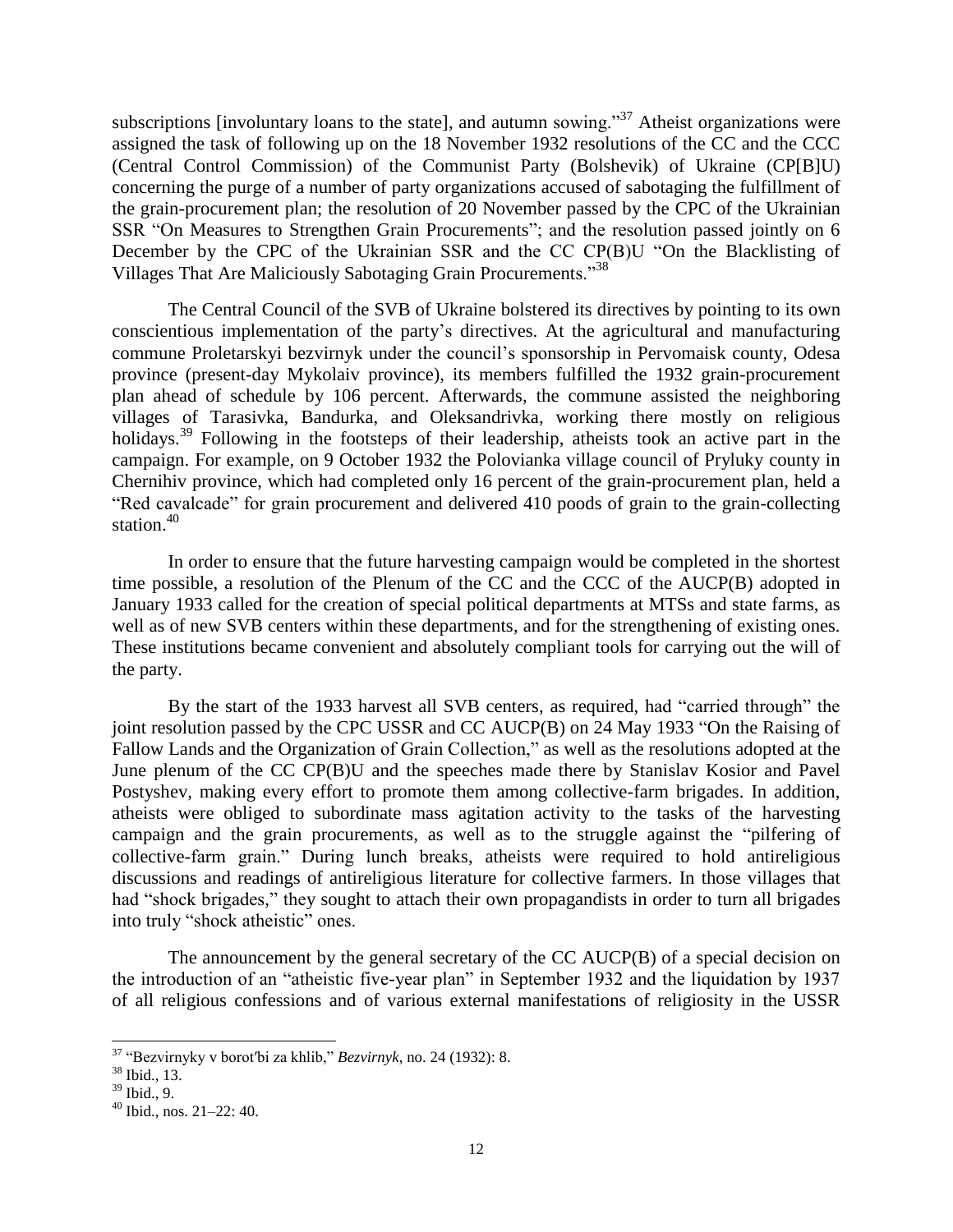further activated the atheist movement.<sup>41</sup> During the 1933 harvesting campaign and grain procurements, several new methods were introduced. First, atheists were officially required to include the following antireligious points in agreements on socialist competition: full work attendance during religious holidays, explanatory and educational antireligious activity, the boycott of churches and sects, organized departures from religious communities, the rejection of all religious rites, and daily participation in verifying the effectiveness with which these agreements were being fulfilled.<sup>42</sup>

Second, they began carry out mass closures of churches under the pretext that they were needed for storing grain. The use of the "Red wedding" had sparked a wave of complaints about violations of Soviet legislation by local administrations, and the Department of Cults at the AUCEC was constantly obliged to issue instructions concerning the return of churches to citizens. The fact that churches were not designed for storing grain, which simply rotted there, was ignored. What was important was that this allowed atheist activists to hold general meetings of cooperative associations or collective-farm brigades right in the fields and adopt "collective decisions" on undertaking to overfulfill grain procurements and deliver grain to churches on a "temporary" basis. This practice, introduced in 1931, became widespread in August 1933. Hundreds of minutes of meetings held by rural collectives not only date to the last days of August 1933 but are also identical in content (except for the different names of collectives and surnames of collective farmers).<sup>43</sup> As a rule, general meetings of cooperative associations or brigades discussed and approved two items: the challenge to enter into a socialist competition and the opening of a collectivists' building in a church; additionally, they would approve the use of churches as grain-collecting stations.<sup>44</sup> It was also mandatory to draw up minutes containing the requests of "broad circles of collective farmers, hired laborers, poor peasants, and middle peasants" and collect signed petitions for the closure of a church. A meeting of the presidium of the local village council would then be convened to ratify the "resolutions of collective farms and petition registers." Next, an extraordinary session of the presidium of the county executive committee would be held, after which the provincial executive committee would adopt the relevant decision and send a file with all the minutes of meetings to the AUCEC.<sup>45</sup>

During the grain procurements, militant atheists were also obliged to "expose wrecking on the part of kulaks and religious people." Together with Communist Party and Komsomol organizations, atheist centers established checkpoints for the protection of fields, mown fields, haystacks, grain storehouses, and control posts that systematically inspected threshing and controlled the delivery of grain from threshing machines to grain storehouses. Not a single grain was supposed to fall into the hands of starving peasants who had no desire to work on collective farms, especially where clerics, members of their families, or the parish clergy were concerned. All cases involving the detention of the aforementioned category of individuals were immediately reported in the press. For example, at the Chervonyi partyzan (Red Partisan) collective farm of the village council of Pisky, Kozelshchany county, Kharkiv province, the atheist and circuit patrolman Ya. Vdovychenko detained a woman named Persakova, the wife of

<sup>41</sup> *Martyrolohiia ukraïns′kykh tserkov u chotyr′okh tomakh: dokumenty, materiialy, khrystyians′kyi samvydav Ukraïny*, comp. and ed. Osyp Zinkevych and Taras R. Lonchyna, 4 vols. (Toronto; Baltimore, 1987), 1: 306–7.

<sup>42</sup> O. Turhan, "Robota bezvirnykiv pid chas zbyral′noï," *Bezvirnyk*, nos. 11–12 (1933): 13.

<sup>43</sup> TsDAVO Ukraïny, f. 1, op. 7, spr. 171, ark. 206–7; spr. 173, ark. 54, 62.

<sup>44</sup> TsDAVO Ukraïny, f. 1, op. 9, spr. 28, ark. 7.

 $45$  TsDAVO Ukraïny, f. 1, op. 9, spr. 28, ark. 1–4.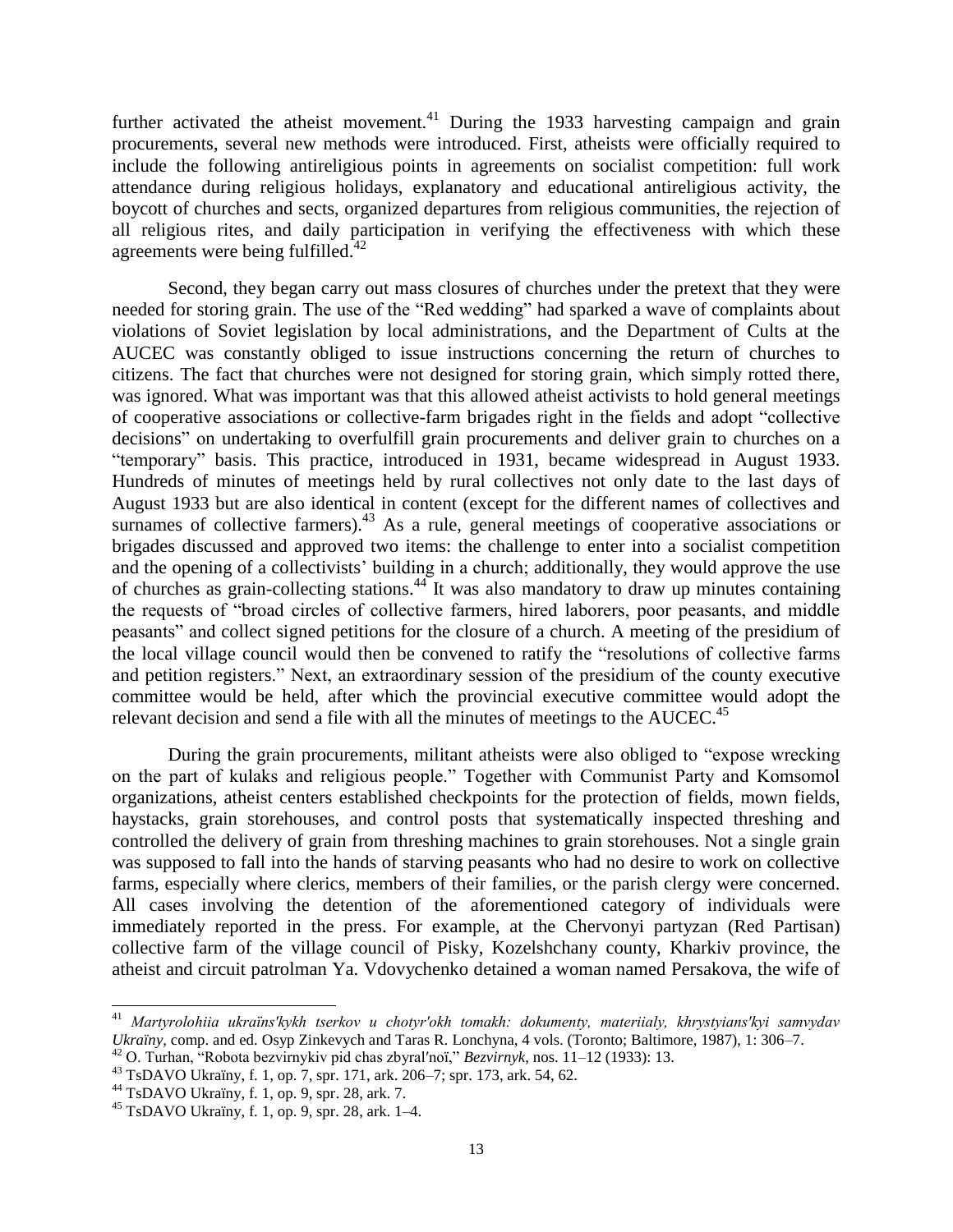a dekulakized former church elder. As the journal *Bezvirnyk* reported, "She was picking ears of collective-farm rye not even for speculation but purely for the purpose of wrecking, as the rye was still completely unripe."<sup>46</sup> In the Myrhorodyshchany village council, also in Kharkiv province, "churchgoers who were sending their children out to pick ears of grain were exposed, and the former deacon P. P. Bilosh was also caught red-handed in this malicious wrecking, and in the village of Hotva the kulak Sheludkova, the deacon's wife, was caught picking ears of grain."<sup>47</sup>

"Exposing wrecking before the masses" also involved the confiscation of foodstuffs from priests and members of religious communities. Here are a few typical examples: On 2 November 1932 the Okhtyrka REC, responding to an inquiry from the Administrative Department of the AUCEC, reported that "no one evicted the cult server M. I. Koreniov in the village of Zhuravne from his apartment; no one confiscated grain and potatoes from him. Citizen Koreniov himself left the village and moved to the small town of Hrun because earnings are better there.<sup>"48</sup> In early February 1933, the Ovruch village council conducted a search (naturally, without any orders or identifying witnesses) in St. Basil's Monastery, where, "according to current information, kulak grain was being stored." According to the inspection document, the following items were uncovered: 32 kg of rye, 47 kg of wheat, and 140 kg of melted wax. Of course, everything was confiscated. According to instruction no. 1404-3 issued by the county executive committee's Procurement Department, the wax was transferred to the Ovruch county consumers' union.<sup>49</sup>

In the village of Kanivtsi, Kopaihorod county, Vinnytsia province, a church elder hid some grain in the church. In the Oborona krainy (Defense of the Country) collective farm in Verkhnia Teplianka county of Donetsk province, a stockman named Avershyn, who was a Baptist, "stole" collective-farm grain worth 1,500 *karbovantsi* and bought himself a horse with that money. Forty poods of grain were also found hidden in his house. Eight domestic mills and oil presses were "uncovered" in the homes of his coreligionists. A Baptist named Ivan Kovaliov from the Nyzhnia Herasymivka village council, together with his fellow churchgoers, even organized a "nocturnal cavalcade of handcarts" to the Trudove kozatstvo (Toiling Cossackdom) collective farm. All of them were prosecuted for "stealing" grain and punished.<sup>50</sup>

According to tradition, the Communist Party rewarded its loyal helpers. It did not overlook them even as the 1933 campaign was drawing to an end. Here is a brief account of how the collective-farm dignitaries in the village of Hrushky, Odesa province, celebrated an atheist holiday. "On 8 October the collective farms in the village of Hrushky celebrated the day for distributing the results of their labors. The celebrations took place in the large yard of the Fourteenth of October collective farm, a homestead that had once belonged to a priest. Comrade Bilous, the head of the political department of the Hrushky MTS, was at the podium. A delegation of the oldest gray-haired collective farmers, headed by the best shock worker and atheist, Comrade Rudenko, offers the political department a loaf of white bread weighing 16 kg—a present for Bolshevik-style leadership. Following the meeting and reports, four MTS trucks solemnly drove the earned grain to the best shock worker and atheist, Todon Rudenko,

<sup>46</sup> *Bezvirnyk*, no. 14 (1933): 28.

 $47$  Ibid., 29.

<sup>48</sup> TsDAVO Ukraïny, f. 1, op. 7, spr. 177, ark. 111.

<sup>49</sup> TsDAVO Ukraïny, f. 1, op. 8, spr. 128, ark. 130–31.

<sup>50</sup> *Bezvirnyk*, nos. 1–2 (1933): 50.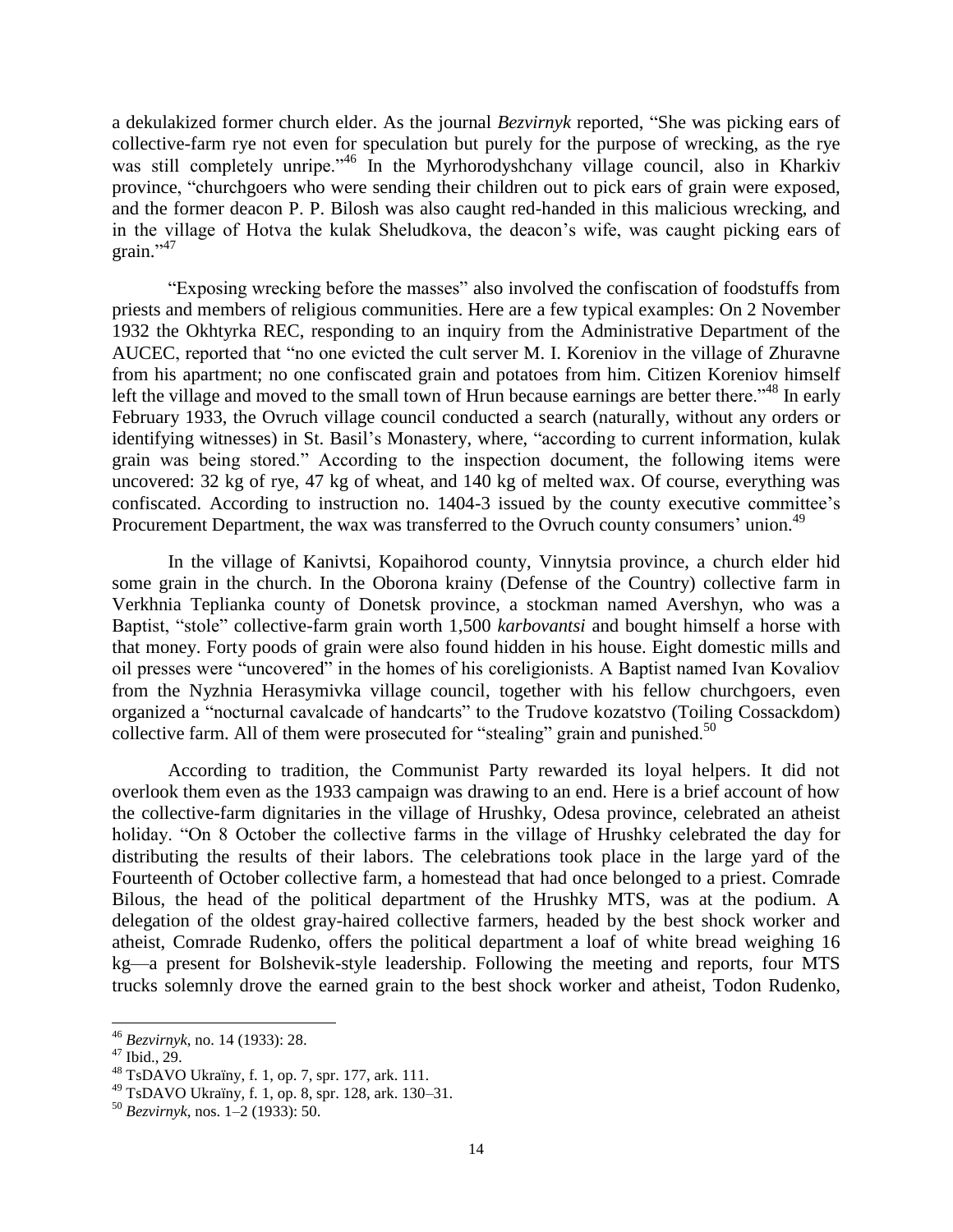one of the founders of the Bezvirnyk [Atheist] collective farm. On top of the trucks is a poster: he and his family accumulated 672 workdays. He receives 403 poods and 25 pounds of grain. Besides him, 30 more shock workers/atheists, members of the SVB, solemnly received hundreds of poods."<sup>51</sup>

However, the goal of industrialization required more than simply the extraction of grain. Despite the Bolsheviks' ardent desire to eradicate commodity-money relations entirely, the socialist modernization of the economy required financing. Since there was no possibility of obtaining credits in the West (the Soviet Union had refused to honor loans issued by previous governments and had nationalized the property of foreign capitalists), the Bolsheviks were obliged to search for domestic reserves. Those reserves turned out to be cash loans to the state, and atheist centers in villages became convenient and reliable instruments for their multiplication. In view of the fact that loans for the needs of the Five-Year Plans and defense coincided with the most difficult years of the Holodomor, 1932–33, we offer as detailed an account as possible of this process.

As early as 1930, during the second plenum of the Central Council of the SVB USSR, Emelian Yaroslavsky reported the following: "SVB centers in local areas have often conducted fundraising for tractor columns. Here and there, the collection quota for a tractor column was overfulfilled by ten times." <sup>52</sup> The collection of funds for the fulfillment and overfulfillment of the state loan plan was a heavy burden for the hungry Ukrainian peasants. Meanwhile, members of religious communities not only had to subscribe to them but also to make other obligatory payments. For example, the Liatychiv (present-day Letychiv) county executive committee (in present-day Khmelnytskyi oblast) threatened a local religious community with the closure of its church, thereby forcing it to purchase, in the space of a few days, two bonds valued at 500 and 700 *karbovantsi*, respectively.<sup>53</sup> The village council of Stara Vodolaha, threatening confiscation of the property of the priest and leading church members, forced them to buy a bond on behalf of the church in the amount of 300 *karbovantsi*. <sup>54</sup> On 21 August 1931, the Krasnopillia REC compelled the members of a local religious community to purchase bonds worth 400 *karbovantsi*. <sup>55</sup> The archival collection of the AUCEC contains thousands of such examples.

At the same time as the Soviet state intensified pressure on those who were unwilling to build socialism in the collective, it also was exploiting the peasants who had joined collective farms. In late May 1932, even before the launch of the "Fourth Culminating Loan" was officially announced, "a wave of demands increased among the laboring masses" for the issuance of the loan, and organizations of atheists and individual activists joined the subscription campaign. In July 1932, the Central Council of the SVB USSR issued an appeal to republican unions to promote loans worth 14 million *karbovantsi*. Republican organizations thus had to support the Moscow center's initiative "with enthusiasm." In the July issue of *Bezvirnyk,* the Central Council of the Union of Militant Atheists of the Ukrainian SSR announced that Ukrainian atheists had undertaken to sell "Fourth Culminating" bonds worth 2.54 million *karbovantsi* to independent

<sup>51</sup> "O. T. pershi v raioni," *Bezvirnyk*, nos. 17–18 (1933): 39.

<sup>52</sup> E. Iaroslavskii, *Ocherednye zadachi antireligioznoi propagandy (Doklad i zakliuchitel′noe slovo na II plenume TsS SVB SSSR* (Moscow: Bezbozhnik, 1930), 31.

<sup>53</sup> TsDAVO Ukraïny, f. 1, op. 7, spr. 172, ark. 123.

<sup>54</sup> TsDAVO Ukraïny, f. 1, op. 7, spr. 172, ark. 160.

<sup>55</sup> TsDAVO Ukraïny, f. 1, op. 7, spr. 172, ark. 122.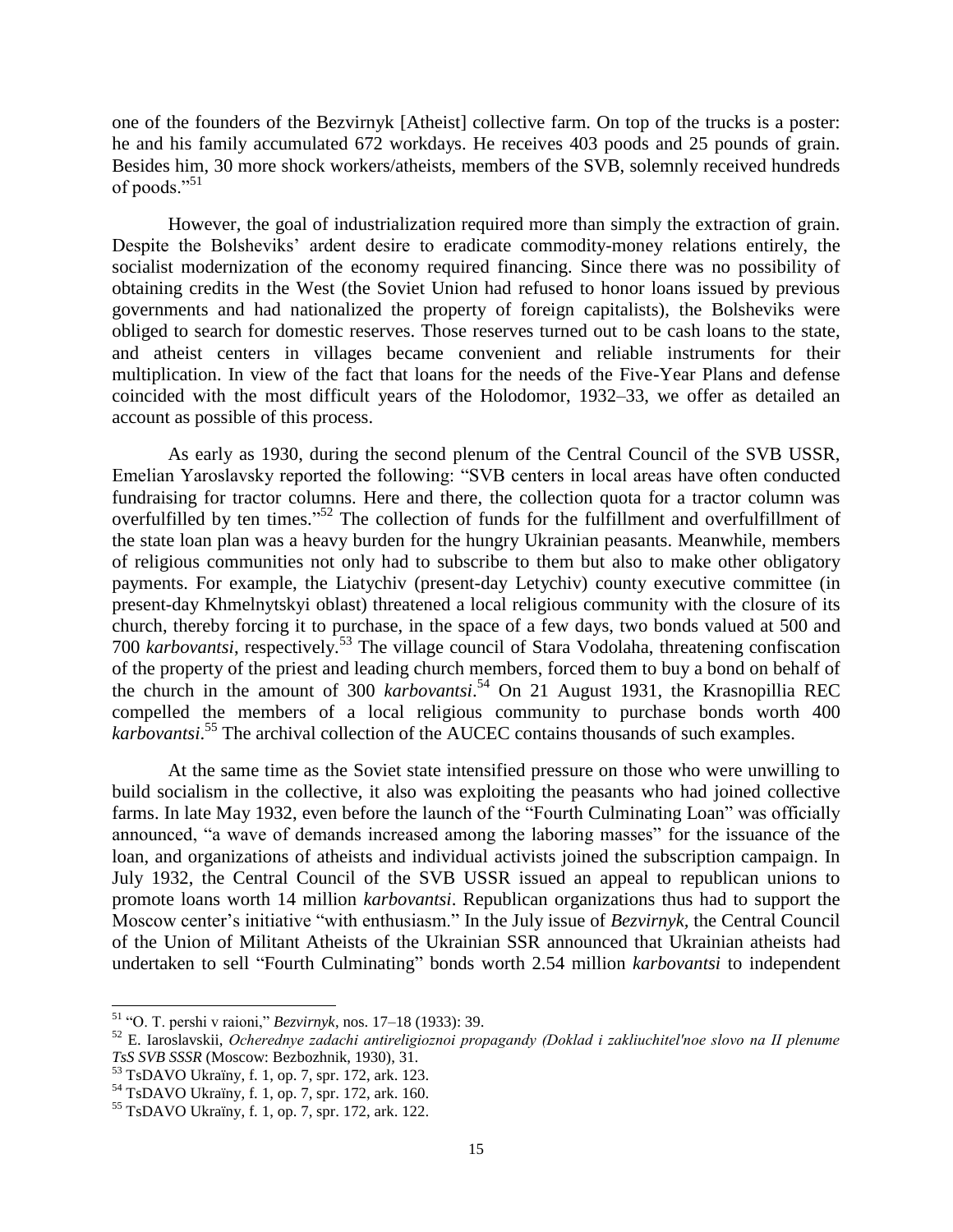farmers, seasonal workers, members of the unorganized urban population, and collective farmers.<sup>56</sup>

Following in the footsteps of the Central Council, local SVB organizations in Ukraine had to show "enthusiastic" support for the "demands of the laboring masses" of the USSR for the new loan issue. The Mykolaiv organization pledged to raise half a million *karbovantsi* with the support of the militant atheists in the Mykolaiv area. Atheist "assault" tractor brigade no. 1 of the fifth sector of the state farm Komunist Lozivshchyny (Communist of the Lozova Region) promised to organize a ten-day drive to equip a neighboring collective farm with harvesting equipment and to deposit the monies raised in the "Fourth Culminating" fund. The Vinnytsia provincial council pledged that loan subscriptions to the tune of 600,000 *karbovantsi* would be sold throughout the region through the efforts of local atheists.<sup>57</sup>

However, such pledges often failed to produce real results. As early as mid-August, the Central Council of the SVB was forced to admit that the atheists' fulfillment of their assigned tasks was unsatisfactory. Information submitted to the council on amounts raised did not indicate in which social sectors the loan subscriptions had been sold, nor were they confirmed by savingsbank agencies. Virtually no provincial organizational bureau had coordinated the campaign with agencies of the People's Commissariat of Finance, which were supposed to assign certain sectors to the atheists. Some members of the Odesa and Kyiv atheist organizations even commented that "the atheists are in over their heads. Their job is to struggle against religion; as for selling loan subscriptions, this is the business of financial agencies alone, and organizations of atheists cannot be turned into financial bodies."<sup>58</sup>

This "opportunistic head-scratching," as I. Matsiievych, managing secretary of the Central Council of the Ukrainian SVB, called it in his reporting article, temporarily enabled religious communities to refuse to take part in the delivery of funds that were beyond their capacity. In its issue of July 1932, *Bezvirnyk* reported that "the cowardly sectarians in the Barkove hamlet of the Preobrazhenka village council in Tomakivka county, Dnipropetrovsk province, were jeopardizing the fulfillment of the loan target. As of 30 July, out of the projected 4,225 *karbovantsi*, only 1,100 had been subscribed to. They declared: 'We have lived without a Experimentally continue to live without one.<sup>'"59</sup> The journal continued: "In the Novo-Karhopil loan and will continue to live without one.'<sup>"59</sup> The journal continued: "In the Novo-Karhopil hamlet of the Harbuzivka village council in the Tomakivka region, because of the agitation of local Evangelicals, not only independent farmers but also collective farmers were lagging behind in their loan subscriptions." The same state of affairs existed in the hamlet of Kaltoshchanske.<sup>60</sup> The Orthodox community in the village of Zhyhailivka in Trostianets county, Kharkiv province, which was finally registered after a lengthy interval, had also initially refused to purchase bonds. As of 1 September 1932, Ukrainian atheists had carried out only 9 percent of their assignment  $(230,000 \text{ karboxantsi}$  out of the projected figure of 2.54 million).<sup>61</sup>

On 5 October, the CCA (TsKS - Central Commission for Assistance) to State Loans and Savings Operations at the Presidium of the AUCEC, commenting on a speech delivered by a

<sup>56</sup> *Bezvirnyk*, nos. 13–14 (1932): 41.

<sup>57</sup> Ibid., 42.

<sup>58</sup> I. Matsiievych, "Borot′ba i peremoha bezvirnykiv Ukraïny," *Bezvirnyk*, nos. 7 –8 (1933): 8.

<sup>59</sup> *Bezvirnyk*, nos. 17–18 (1932): 39.

<sup>&</sup>lt;sup>60</sup> This hamlet was founded by families of exiled kulaks.

 $^{61}$  Ibid.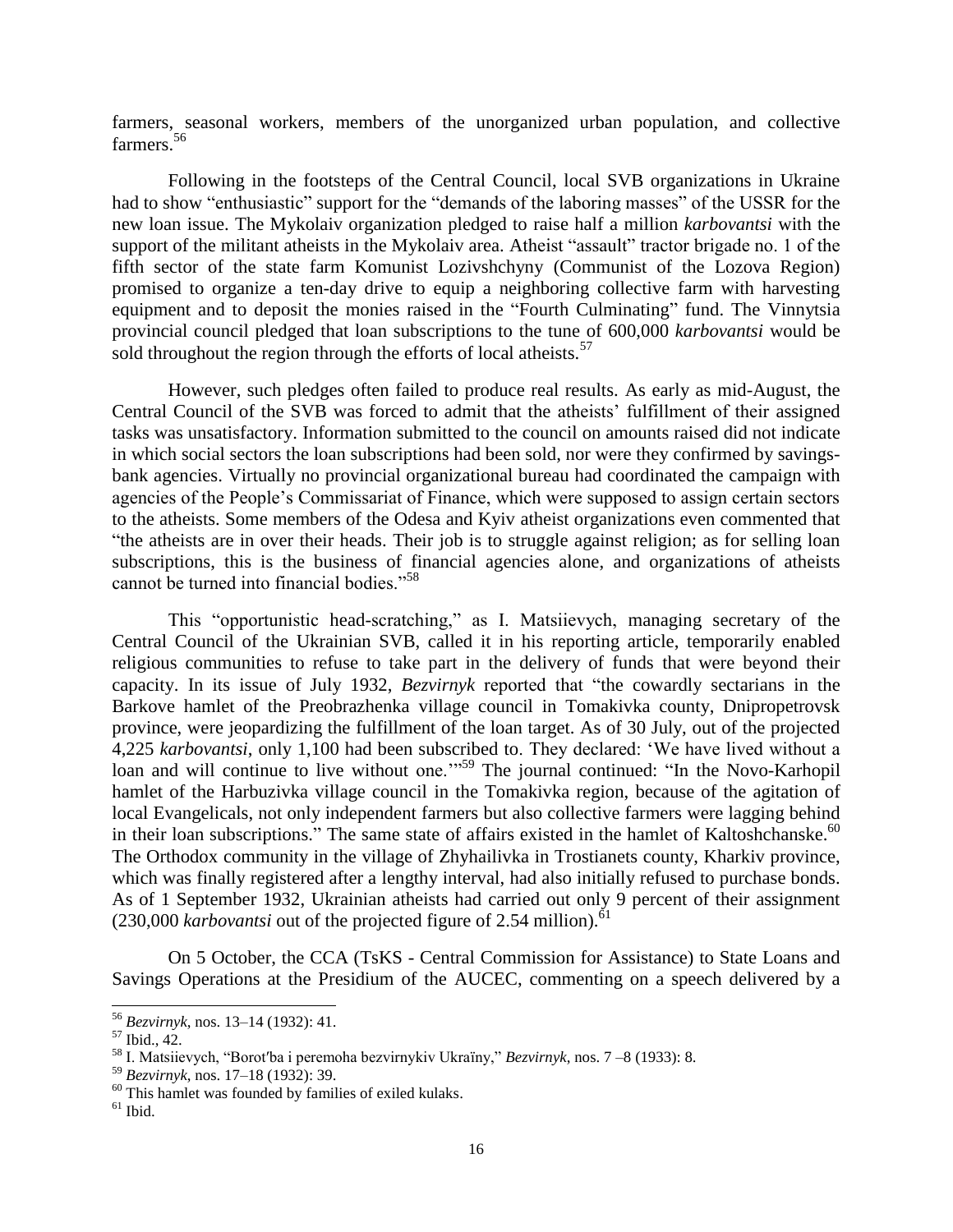representative of the Central Headquarters of the SVB, noted that atheists had failed in their undertakings to sell loan subscriptions. The greatest "gaps" were seen in Kyiv, Odesa, and Kharkiv provinces.<sup>62</sup>

The Central Council of the SVB and the Central Headquarters adopted the following decisive measures: Through special consultations, they obtained the participation of all atheists, all the way down to centers and groups. Through savings banks, they designated concrete areas of work for them and dismissed "opportunists," replacing them with "comrades capable of working." Through the efforts of provincial centers, they organized "assistance" to counties, collective farms, MTSs, and state farms, sending auxiliary brigades to counties that were "lagging behind." There is no need to explain how things turned out for the already starving peasants.

Naturally, the introduction of these measures increased activity to a "proper" pace. By the fifteenth anniversary of the October Revolution, the Poltava municipal council of the SVB had reported on the fulfillment of its task by 175 percent (instead of 41,000 *karbovantsi*, it sold loan subscriptions amounting to 76,842 *karbovantsi*); it had undertaken to overfulfill the plan by 50,000 *karbovantsi* and organized an additional 60 atheist brigades. Pyriatyn county in Poltava province fulfilled 533 percent of its task (160,000 *karbovantsi* instead of the projected 30,000). As a result of shock work and the creation of 150 brigades, the atheists of Bilopillia county in Kharkiv province raised 244,000 *karbovantsi* instead of the projected 35,000. The indicators for the Mykolaiv (then part of Odesa province) municipal council of the SVB were also high: instead of the projected 75,000 *karbovantsi*, it raised 105,000. It also challenged the cities of Kherson, Odesa, and Zinovievsk (present-day Kirovohrad) to a socialist competition. In the city of Mykolaiv and its suburban area, eighteen support stations were established to render assistance to lagging centers, state farms, MTSs, and collective farms.<sup>63</sup> The Zachepylivka SVB center in Chervonohrad county [present-day Kharkiv province], which had sold bonds for the "Fourth Culminating Loan" to the tune of 51,000 *karbovantsi* (200 percent of the task) by 1 October 1932, was placed on a redlist.

The Lekert collective farm in the village of Fedirky in Volochysk county, Vinnytsia province [present-day Khmelnytskyi province] not only completed its assignment by 120 percent but also undertook to overfulfill it by 50 *karbovantsi*. During this campaign, atheist brigades overfulfilled their task by 650 *karbovantsi*, and each atheist subscribed to the loan on the basis of 25 completed workdays. The collective farm achieved these "successes" thanks to a socialist competition in which atheist brigades participated most actively. After completing the placement of loan subscriptions, the SVB center challenged the centers in the villages of Kurnyky, Zavoliiky, Konivka, and Tarnorudy to follow its example.<sup>64</sup>

In addition to exerting pressure on the peasantry, the compulsory purchase of loan subscriptions became one of the most effective means of bankrupting priests and closing churches. Below I list a few examples among the many recorded in archival materials.

In 1932 Grigorii P. Katunin, the official in charge of religious affairs at the Secretariat of the AUCEC, received a memorandum from Oleksandr Mykolaiovych Zoprafsky, an ailing sixty-

l  $62$  Ibid., nos. 7–8 (1933): 9.

 $63$  Ibid.

<sup>64</sup> Ibid., nos. 21–22 (1932): 40.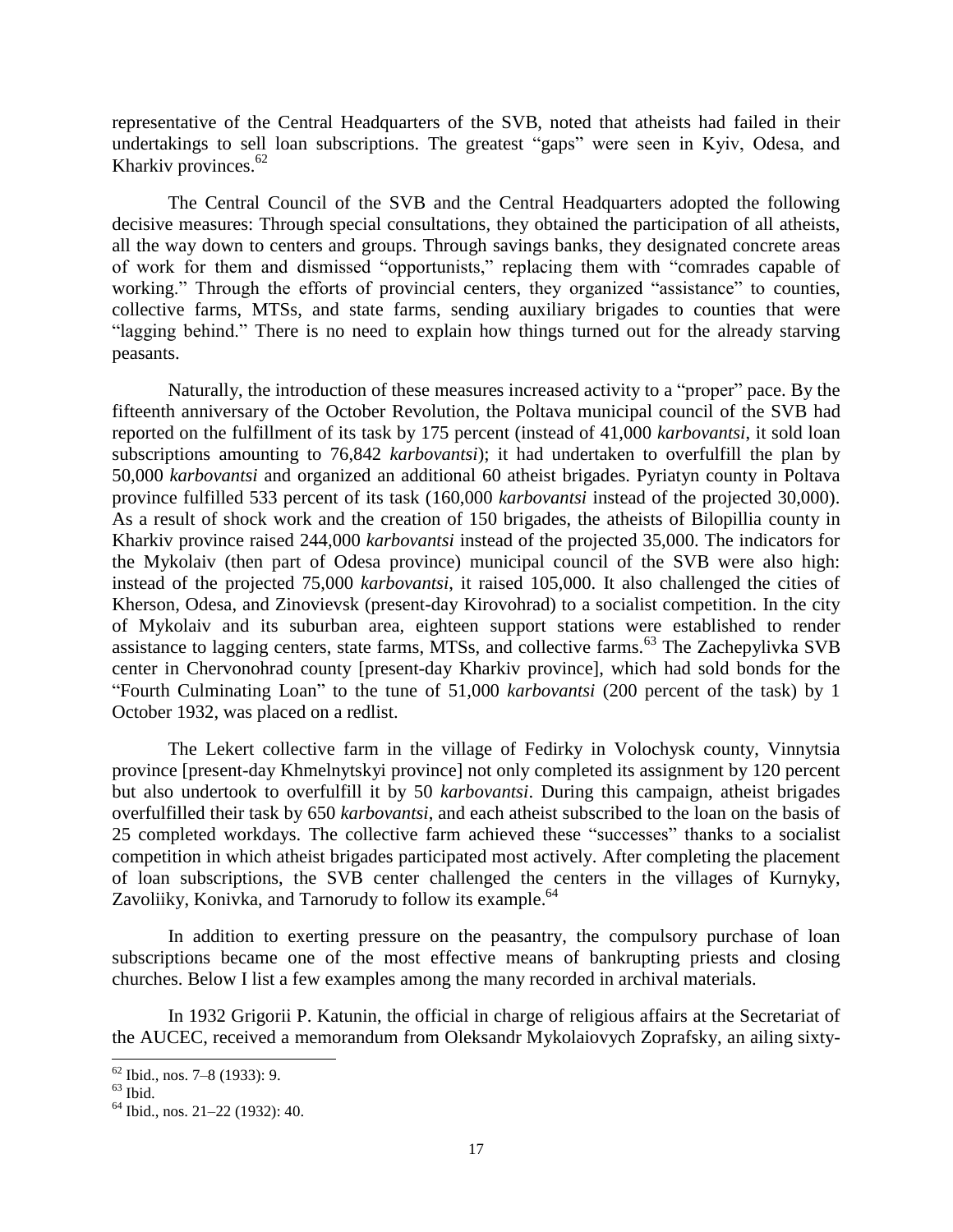year-old prisoner incarcerated in a forced-labor building (BUPR) of the Poltava Prison Administration (PTU), who had been the parish priest in the village of Martynivka, Okhtyrka county [present-day Sumy province], for thirty-five and a half years. In 1931 the Martynivka village council ordered him to pay a one-time tax in the amount of 236 *karbovantsi* and 45 kopecks and to purchase bonds worth 280 *karbovantsi*. He was given twenty-four hours to comply. The priest was unable to pay or borrow the indicated sum on such short notice, as the combined sum of 516 *karbovantsi* and 45 kopecks comprised his entire yearly income, on which the Financial Inspection Service usually levied an annual tax of between 50 and 60 *karbovantsi*. For "untimely payment of taxes and anti-Soviet agitation," the Reverend Zoprafsky was sentenced by the Okhtyrka People's Court to two years' imprisonment, stripped of his rights for five years, and banned from residing on the territories of the former Kharkiv, Sumy, and Poltava districts for a period of three years.<sup>65</sup>

Here is another example. On 1 July 1932, Archbishop Serhii of Kyiv forwarded a complaint to the Department of Cults of the Kyiv District Executive Committee from the priest serving at the Church of the Nativity of the Mother of God in the village of Domontiv, in the former county of Zolotonosha in Kyiv province [present-day Cherkasy province]. In his complaint the priest was protesting the actions of the local authorities, who had proposed that the religious community purchase a loan subscription in the amount of 700 *karbovantsi*. The community refused, citing the 19 February 1931 directive of the People's Commissariat of Finance that forbade the purchase of securities by religious communities. Nevertheless, the local authorities forced the priest and his parishioners to pay the monies, threatening them with deportation, forced labor, and confiscation of property.<sup>66</sup>

Based on the results of the campaign, during a meeting on 10 December the Presidium of the Central Council of the SVB approved the following: "To place on a 'redlist' and award a bonus to the Kharkiv SVB organization, which instead of 504,000 *karbovantsi* raised 1,287,700 *karbovantsi*, and the Dnipropetrovsk organization, which instead of 275,000 *karbovantsi* completed the task in the amount of 463,300 *karbovantsi*. For shock work with regard to the loan, cash bonuses of 200 *karbovantsi* each are to be awarded to the responsible secretary of the Kharkiv organizational bureau, Comrade Lutsyshyn, and the Dnipropetrovsk secretary, Comrade Borodin, as well as buttons recognizing them as the best shock workers. Bonuses are to be awarded to the atheist shock workers Comrades Mymokhid, Domnich, and Biskin, who produced exemplary indicators in fulfilling assigned tasks in Kharkiv province. The provincial organizational bureaus of Kharkiv and Dnipropetrovsk provinces are to be awarded bonuses of 500 *karbovantsi* each."<sup>67</sup>

"For overfulfilling assigned targets, cash bonuses are to be awarded as follows: 250 *karbovantsi* to the Poltava council of the SVB (which, instead of 41,743 *karbovantsi*, raised 86,000 *karbovantsi*), and 500 *karbovantsi* to the Bilopillia [present-day Sumy province] council of the SVB (244,000 *karbovantsi* instead of 35,000 *karbovantsi*). Comrade Hurych, secretary of the Mykolaiv municipal council of the SVB, is to be awarded 150 *karbovantsi* for overfulfilling the task of securing loans (105,000 *karbovantsi* were raised instead of 50,000 *karbovantsi*; in addition, a subscription drive in the amount of 700 *karbovantsi* was carried out among the

<sup>65</sup> TsDAVO Ukraïny, f. 1, op. 7, spr. 177, ark. 91–92.

<sup>66</sup> TsDAVO Ukraïny, f. 1, op. 8, spr. 128, ark. 186.

<sup>67</sup> *Bezvirnyk*, nos. 1–2 (1933): 19.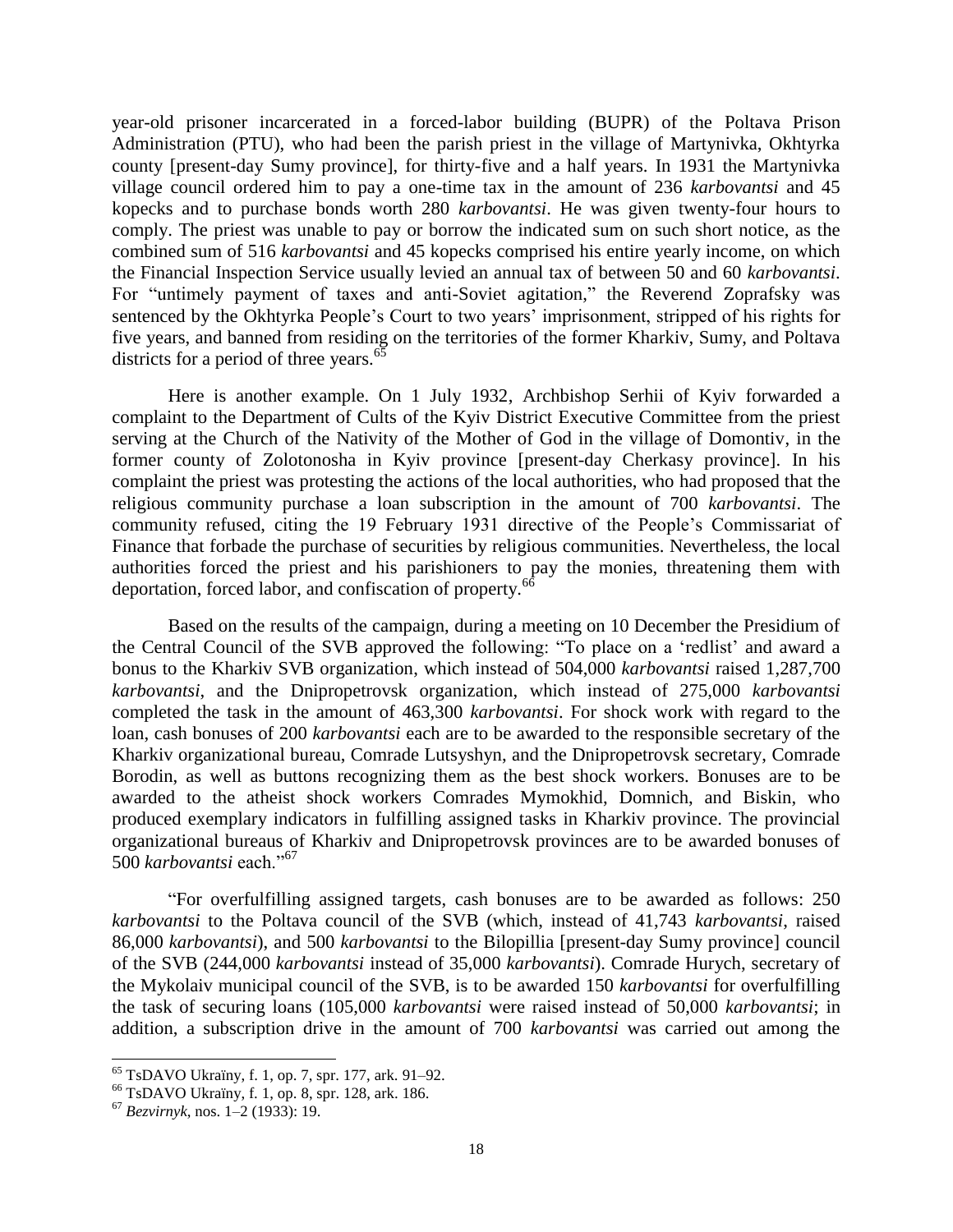workers of the Martí factory). Also, 350 *karbovantsi* are to be placed at the disposal of the Mykolaiv municipal council for awarding bonuses to the best atheist shock workers.<sup>568</sup>

On 20 December 1932, the Central Council of the Union of Militant Atheists of Ukraine was in a position to send the following report to the CC CP(B)U and the Central Council of the SVB USSR: "The Union of Militant Atheists of Ukraine, having launched mass shock work, has fulfilled its assigned task of selling subscriptions to the 'Fourth Culminating Loan' by 100 percent. Loan subscriptions have been distributed among independent farmers, collective farmers, and the unorganized population in the amount of 2,540,295 *karbovantsi* and confirmed by agencies of the Savings Bank; among workers of enterprises and mines, the bond target has been oversubscribed by 2 million *karbovantsi*." <sup>69</sup> It turned out suddenly during this meeting that Ukraine, exhausted by starvation, could supply more, and the Central Headquarters announced an all-Ukrainian undertaking to overfulfill the plan by 4 million *karbovantsi*. 70

The next merciless looting of the Ukrainian countryside paved the way to the overfulfillment of the assigned target by 125 percent by 10 January 1933. But the tally showed that in the independent farming sector "only" 85.5 percent of bonds had been sold, and 85.7 percent in the seasonal labor sector. The leadership of the atheist movement immediately focused all attention on these "lagging sectors." More than a thousand atheist brigades and hundreds of auxiliary groups were created throughout the villages of Ukraine. By 16 January, the CCA at the AUCEC was already declaring that the republican Union of Militant Atheists had achieved highly positive results in the sale of loan subscriptions. From 1 February and 1 March 1933 the CCA announced "creditor day," and the Central Council of the SVB USSR proclaimed an all-Union relay competition. The shock implementation of this measure was accompanied by a propaganda campaign in which workers and collective farmers "were apprised of the harm to each of them of spending their savings on religious rites, holidays, and the church instead of lending them to their own proletarian state in order to strengthen the economic and political might of the laboring masses."<sup>71</sup> Thus, during the "creditor day" period, bonds in the amount of 15,000 *karbovantsi* (in cash) were sold in Pervomaisk county in Odesa province (present-day Mykolaiv province). In the village of Vorontsivka, Novo-Dniprove county, the Eighth of March Brigade of female atheists sold bonds in their village valued at 9,000 *karbovantsi*, etc.<sup>72</sup>

At a summarizing session of the Executive Bureau of the Central Council of the SVB of Ukraine held on 22 May 1933, activists of the Ukrainian atheist organization of the SVB were awarded the "button of the state credit shock worker," certificates, watches, and fairly substantial cash bonuses according to a resolution passed by the CCA attached to state credit and savings offices at the Presidium of the CCA USSR. Zhurov, the representative of the Central Council of the SVB USSR, passed the relay flag to the Central Council of the SVB of Ukraine for overfulfilling the bond subscription to the "Fourth Culminating Loan."<sup>73</sup>

Along with the "Fourth Culminating Loan," atheist centers resolved the question of organizational and financial reinforcement of the SVB's membership rolls and verification of

 $\overline{a}$  $68$  Ibid.

 $69$  Ibid.

<sup>70</sup> Ibid., nos. 7–8 (1933): 10.

 $71$  Ibid., 11.

 $72$  Ibid.

 $^{73}$  Ibid., nos. 11–12: 30.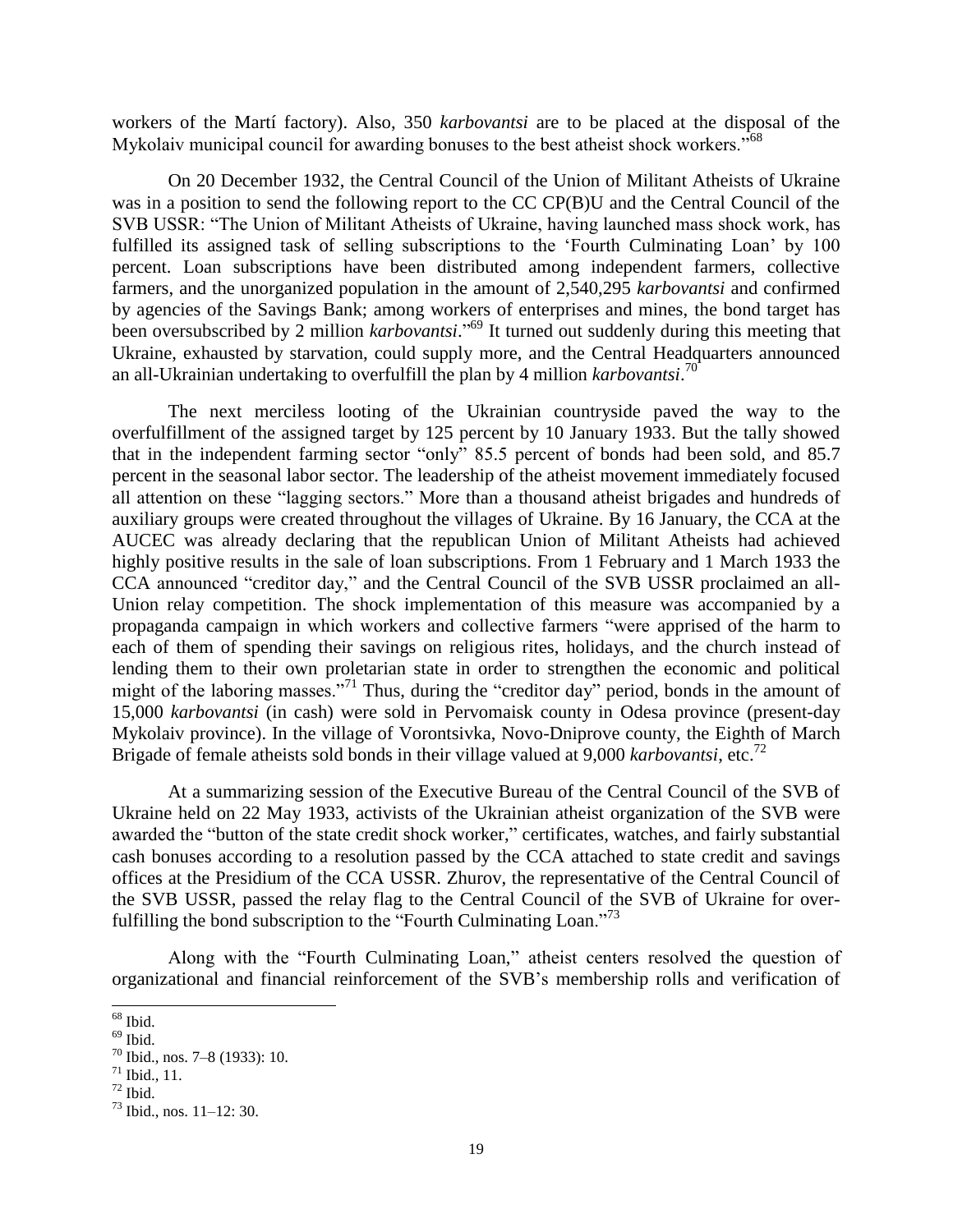work done by collective-farm centers. During the "creditor day" period, a considerable proportion of centers retired their members' debt arrears for the second half of 1932 by 100 percent.

Atheist activists successfully exploited the experience gained from their "antireligious" activity and from carrying out the sowing, harvesting, and state grain-procurement campaigns of 1932 during the drive to raise loan subscriptions for the Second Five-Year Plan, which were also sold mostly in the collective-farm sector and to seasonal laborers.<sup>74</sup> Plans were drafted to enlist the "foremost organizers of mass cultural events" (*masovyky*) in the independent farming sector during the harvesting campaign so as to produce better results.

At an expanded session of the Executive Bureau of the Central Council of the SVB of Ukraine held on 23 May 1933, which was also attended by managing secretaries of SVB provincial councils, the municipal councils of Poltava and Sumy, representatives from the Lenin and Dzerzhinsky county councils of the Kharkiv SVB, representatives of large factories in Kharkiv, and the sponsored N Regiment, concrete instructions were issued with regard to the sale of loan subscriptions for the Second Five-Year Plan. The Central Council of the SVB USSR assigned the Ukrainian organization the task of raising 4.5 million *karbovantsi*, and the latter promptly undertook to overfulfill the plan by raising 5 million *karbovantsi*.

| <b>Province</b> | Independent | <b>Collective</b> | <b>Seasonal</b> | Unorganized | <b>Total</b> |
|-----------------|-------------|-------------------|-----------------|-------------|--------------|
|                 | farmers     | farmers           | workers         | population  |              |
| Kharkiv         | 405,000     | 578,000           | 348,000         | 260,000     | 1,991,000    |
| Odesa           | 405,000     | 467,000           | 60,000          | 208,000     | 1,140,000    |
| Kyiv            | 135,000     | 156,000           | 29,000          | 130,000     | 450,000      |
| Dnipropetrovsk  | 85,000      | 157,000           | 116,000         | 167,000     | 525,000      |
| Vinnytsia       | 100,000     | 300,000           | 100,000         | 100,000     | 600,000      |
| Donetsk         | 35,000      | 80,000            | 235,000         | 52,000      | 402,000      |
| Chernihiv       | 76,000      | 79,000            |                 | 77,000      | 232,000      |

This sum was divided among the various provinces as follows:

The table below reflects the raising of loan subscriptions for the Second Five-Year Plan as of June 1933, when the Holodomor reached its apogee:

| <b>Province</b> | Target (in karbovantsi) | Sold as of 30 June | % Completed |
|-----------------|-------------------------|--------------------|-------------|
|                 |                         |                    |             |
| Kharkiv         | 1,591,000               | 623,691            | 39.2        |
| Odesa           | 1,110,000               | 954,890            | 83.2        |
| Kyiv            | 450,000                 | 205,390            | 45.6        |
| Dnipropetrovsk  | 525,000                 | 512,961            | 97.7        |
| Vinnytsia       | 600,000                 | 83,227             | 13.8        |

l  $74$  Ibid., no. 13 (1933): 20.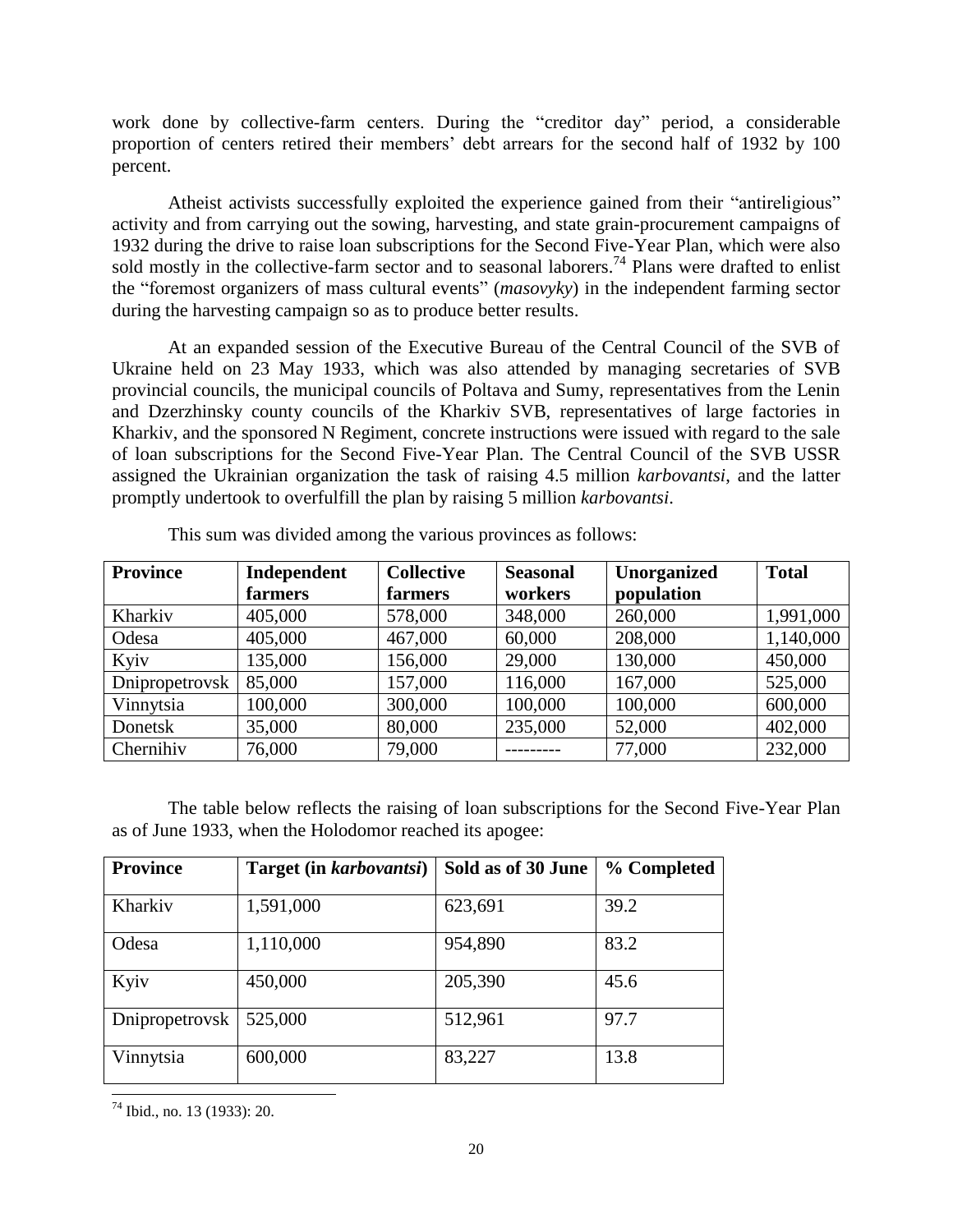| Donetsk   | 402,000 | 42,221 | 10.6 |
|-----------|---------|--------|------|
| Chernihiv | 232,000 | 45,835 | 19.7 |

In its July chronicle, the journal *Bezvirnyk* expressed indignation at the fact that Chernihiv, Vinnytsia, and Donetsk provinces, which were exhausted by starvation, "were lagging behind disgracefully" in all sectors. As of 30 June, nothing had been sold among the "unorganized urban population" of Chernihiv and Donetsk provinces. In order to eliminate these "gaps," auxiliary brigades from "leading" spheres were immediately dispatched to those provinces, and during the last ten days of June the situation was rectified:

| <b>Province</b> | Target:        | <b>Sold</b> | Target:           | <b>Sold</b> |
|-----------------|----------------|-------------|-------------------|-------------|
|                 | Independent    |             | Unorganized       |             |
|                 | <b>Farmers</b> |             | <b>Population</b> |             |
| Kharkiv         | 405,000        | 260,000     | 157,757           | 157,400     |
| Odesa           | 405,000        | 208,000     | 17,870            | 47,225      |
| Kyiv            | 135,000        | 130,000     | 37,705            | 17,990      |
| Dnipropetrovsk  | 86,000         | 167,000     | 76,250            | 91,685      |

In general, as was subsequently noted in an official report, an additional 645 lectures and discussions were held, 107 new SVB centers were organized, the ranks of atheists swelled to 4,885 members, and membership and international dues were collected from 494 individuals. But out of the entire sum of 2,468,880 *karbovantsi* raised throughout famine-ravaged Ukraine by 30 June 1933, only 156,950 *karbovantsi* were raised in cash, while the rest were paid by subscription. $^{75}$ 

From the standpoint of the party leadership, this was a shortcoming in the work being done by atheists. The Central Council of the SVB of Ukraine promptly announced a month of all-out effort (*shturm*) from 1 to 31 July to drum up loan subscriptions, and by 4 July, 4,425,357 *karbovantsi* (98.2 percent of the target) had been raised. Once again, the builders of socialism were not satisfied with the result during the month of "all-out effort," which had not produced the necessary outcomes, that is, tasks were neither completed nor overfulfilled. The *Bezvirnyk* chronicle reported with dissatisfaction: "1,956,477 *karbovantsi*—this is what the atheists of Ukraine can boast about on the loan front. This indicates that the SVB organizations did not treat the month with all gravity, did not consider the political importance of the timely completion of selling loan subscriptions. Mass activity was lacking. From the beginning of the campaign until 30 July, 790 lectures and conversations took place. Only 145 of this number coincide with the month of all-out effort. Yet even those results were achieved thanks to the leading provinces: Odesa—145 percent; Dnipropetrovsk—101 percent; Kharkiv—84.4 percent; and Vinnytsia— 78.6 percent. But Donetsk and Chernihiv provinces are not extricating themselves from their failures. Chernihiv province has 20.1 percent target completion, and Donetsk 14.1 percent. Kyiv province is also lagging behind, having completed only 63 percent of the plan."<sup>76</sup> The Soviet

 $\overline{a}$  $75$  Ibid., 22.

<sup>76</sup> Ibid., no. 14: 27.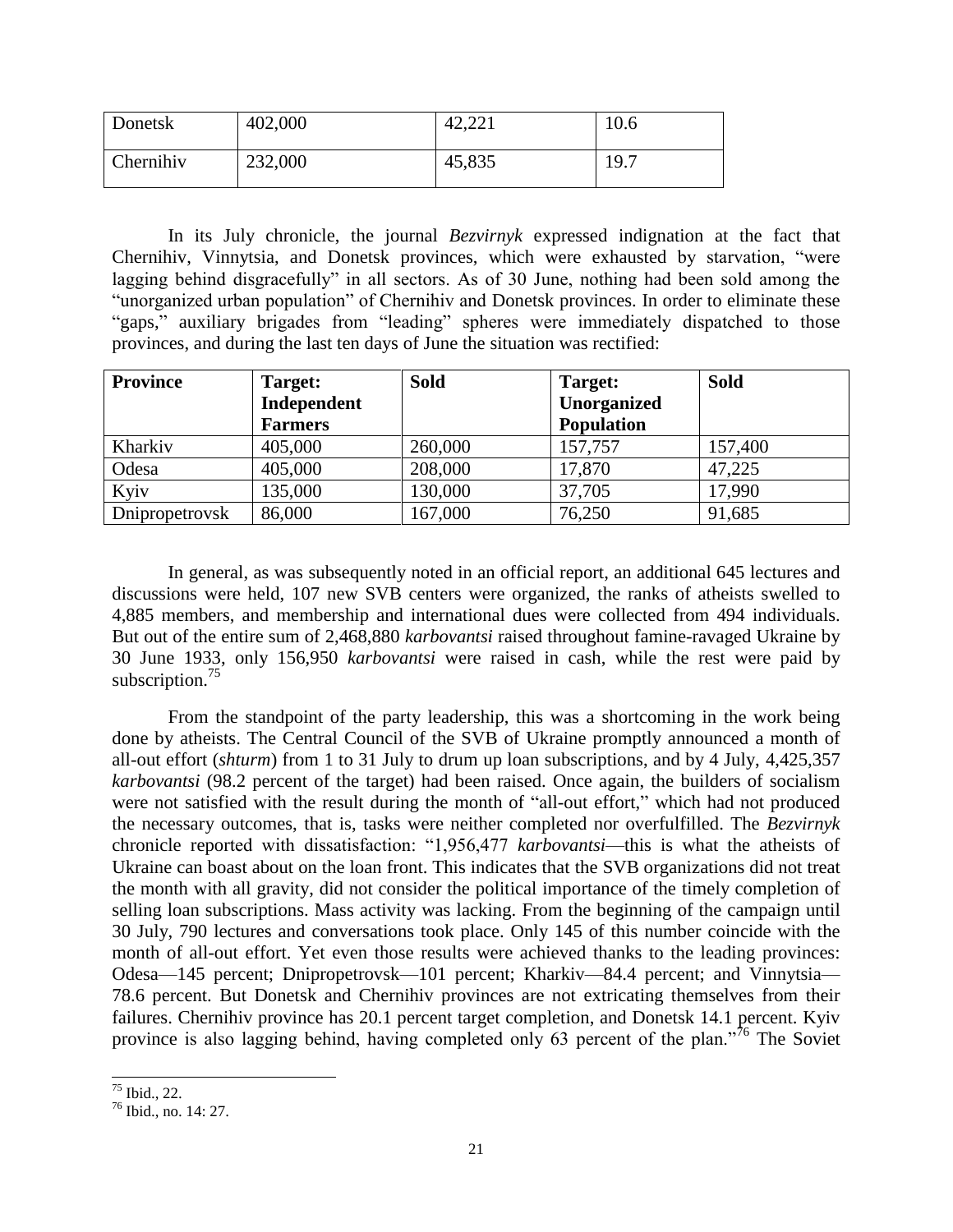authorities once again set to work on the lagging provinces. "For the disgraceful lag" they were issued a severe reprimand and placed on a "blacklist," to which several counties in Kharkiv province were added: Krasnohrad, Kobeliaky, Velykyi Burluk, Trostianets, Hlobyne, Pechenihy, Chuhuiv, Sakhnovshchyna, Drabiv, Chornukhyne, Lubny, Lozivske, Opishnia, Myropillia, and Zinkiv. It was suggested to the county councils in these districts to implement the most decisive measures and eradicate the shortcomings, no matter what.<sup>77</sup> It is difficult even to contemplate the fate that awaited the doomed residents.

In connection with the Ukrainian atheists' fulfillment of the undertaking to overfulfill the target of loan subscriptions for the Second Five-Year Plan, on 20 August the Central Council of the SVB of Ukraine sent a report to the CC CP(B)U and the Central Council of the SVB USSR: "The Central Council of the SVB of Ukraine fulfilled the undertaking to overfulfill the target of loan subscriptions on 20 August. A total of 5,095,224 *karbovantsi* was raised. Along with selling loan subscriptions, we reinforced county councils and SVB centers, and we created new ones in those counties where they did not exist. A total of 1,082 lectures were delivered, 297 centers were organized, and 6,593 people became members. We are continuing to work on the loan and associating it closely with preparations for the harvesting campaign."<sup>78</sup>

"Managing secretaries of SVB provincial councils who overfulfilled the task—Comrades Lutsyshyn, Borodin, and Shashlov of Kharkiv, Dnipropetrovsk, and Odesa provinces, respectively—have been put forward to the Central Council of the SVB for an award. Also put forward for an award by the Kharkiv provincial organizational bureau were the atheist centers of Poltava, Bilopillia, Balakliia, Hradyzk, Pyriatyn, and Nova Vodolaha counties. The Vinnytsia, Kyiv, and Chernihiv provincial councils of the SVB lagged behind in their target achievement." 79

Along with financing industrialization and the collectivization of agriculture, the peasants were obliged to strengthen the defense capability of the Soviet Union. For the fifteenth anniversary of the October Revolution, the SVB of Ukraine presented the Red Army with the airplane *Bezvirnyk Ukraïny* (Atheist of Ukraine). <sup>80</sup> The Soviet navy also required modernization. Therefore, in addition to completing the fundraising for the aircraft, the peasants were forced to hand over money for the building of the submarine *Voiovnychyi bezvirnyk* (Militant Atheist).

It was simply beyond the starving peasants' power to provide voluntary support for the endless "initiatives of the laboring masses." In May 1932, the Central Council and Central Headquarters of the SVB of Ukraine circulated a letter to all SVB provincial and county councils stating that the "tempos" of the military loan launched in Ukraine were "impermissibly sluggish." Attention was focused on the fact that a number of organizations of the SVB USSR had achieved and overfulfilled the target numbers ahead of schedule, for example, the SVB of Kazakhstan by 154 percent, and Vologda by 400 percent. But Ukraine, instead of raising the 500,000 *karbovantsi* earmarked for the submarine by 25 April, had raised only 66,177 *karbovantsi*. <sup>81</sup> As expected, for lagging behind, the SVB of Ukraine was once again placed on the blacklist, and an auxiliary brigade from the Russian city of Vologda was sent to Ukraine,

<sup>77</sup> Ibid., 28.

<sup>78</sup> Ibid., no. 15: 29.

 $79$  Ibid.

<sup>80</sup> *Bezvirnyk*, nos. 17–18 (1932): 33.

 $81$  Ibid., nos. 9–10: 42.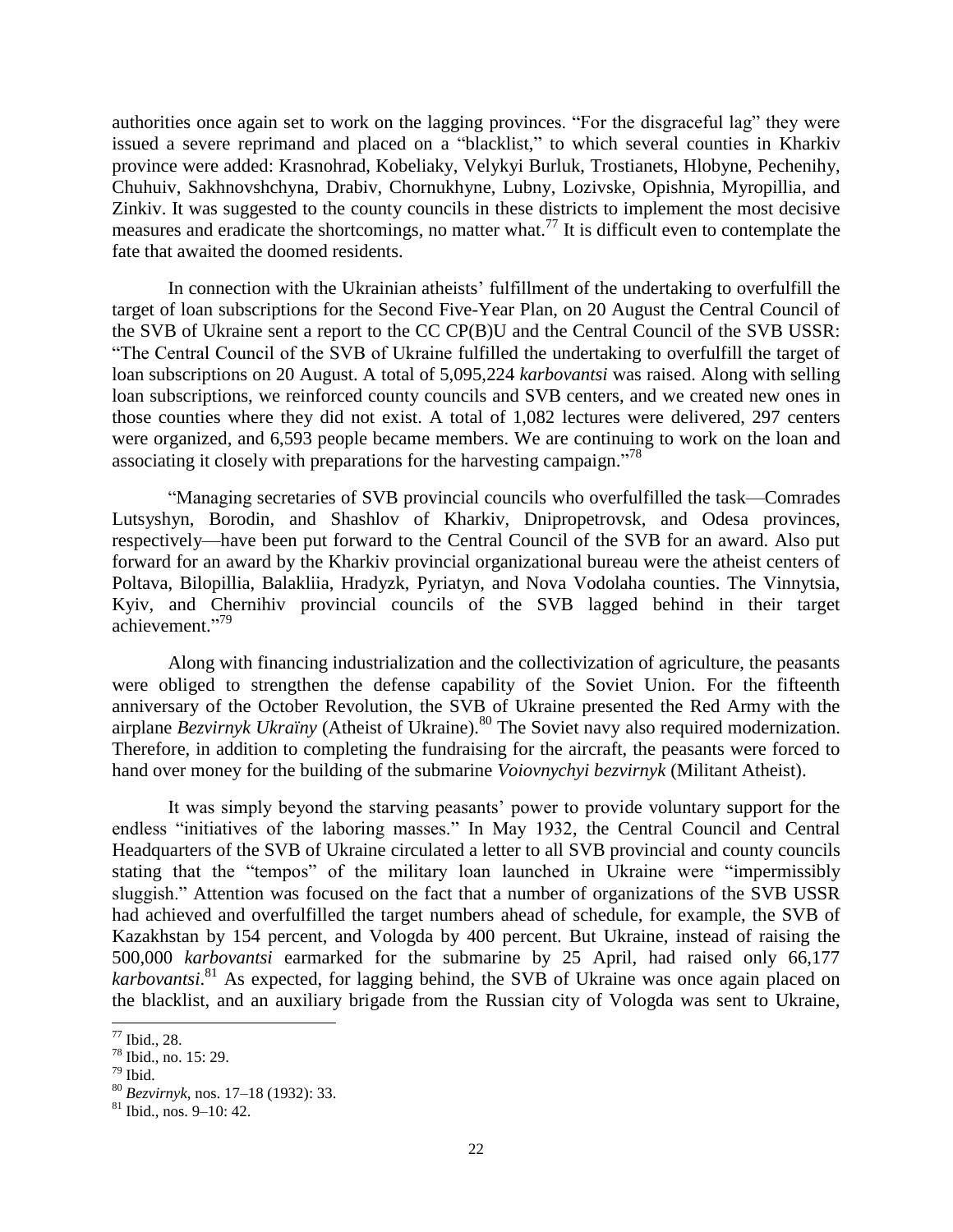where it achieved the target figure ahead of schedule by 400 percent. Toward the end of its letter, the headquarters of the Ukrainian SVB issued the following categorical demand: "By 20 May, liquidate the shortcomings with the aid of shock-work methods, [socialist] competition, and a mutual living link, as well as through the press, radio appeals, and auxiliaries.<sup>882</sup>

The use of a "mutual living link" and auxiliaries very quickly produced the desired effect. Pacesetters adept at raising funds for the submarine appeared as early as July 1932. For example, the bureau of the SVB center based at the Technical College of Ship Mechanics in Mykolaiv overfulfilled the target figure for raising funds by 44 percent. Together with the trade-union committee and collective of the Komsomol, it organized a community auxiliary for the Kherson Agricultural Institute, which had fallen seriously behind in its fundraising tasks. By 12 May, the Lebedyn county council of the SVB had overfulfilled the target figure by raising 2,412 *karbovantsi* instead of 500. A general meeting of the Olenivka state farm in Krasnyi Kut county deducted earnings for 1 May: 386 *karbovantsi* were handed over for the submarine *Voiovnychyi bezvirnyk*. <sup>83</sup> As of 3 November 1932, the total amount of contributions earmarked for the submarine stood at 2,000,241 *karbovantsi* (the total target figure was 2 million).<sup>84</sup>

Such "sophisticated" mechanisms, designed to reduce the Ukrainian peasantry to poverty, both material and moral, could not fail to bear fruit. Stripped of their private property and barely alive because of prolonged starvation, the peasants were turned into obedient executors of the party's will. But outward submission was not enough to secure the stable existence of the Soviet totalitarian regime. More was required: to break the peasants' spirit and uproot the active inner principle, whose power was determined by its freedom from the influence of external forces. That is why, along with terror by famine, the Soviet regime single-mindedly pursued spiritual destruction and the imposition of spiritual pollution and self-disrespect. Its purpose was to devour the soul.

During the period of the "Torgsin gold fever," starving people plundered village cemeteries. Many Ukrainian villages were very old, their history dating back several centuries. Over the centuries, cemeteries became the final resting places of people from various social strata, ranging from ordinary peasants to wealthy individuals. According to tradition, the deceased were buried with all their personal articles, such as precious ornaments, weapons, crosses, etc. The famine deprived many people of feelings of respect toward their own ancestors. Ancient graves were excavated, and all the valuables contained in them were removed. At first, grave robbing took place surreptitiously, at night, but as the famine escalated, this was done openly, in broad daylight. In fact, there was no particular need to conceal this terrible crime, for cemeteries were considered part of the Christian tradition, and the Soviet authorities did not object to the looting that took place at gravesites. On the contrary, cemeteries were also turned into a "field of ideological struggle for a bright future" and the class struggle of the toiling masses. Thus, looting in cemeteries became widespread, along with the looting that went on at the farms of more prosperous peasants and in churches. Western capitalist countries then eagerly purchased this looted gold and other jewelry.

l  $82$  Ibid.

<sup>83</sup> Ibid., nos. 13–14: 42.

<sup>84</sup> *Bezvirnyk*, no. 3 (1933): 29.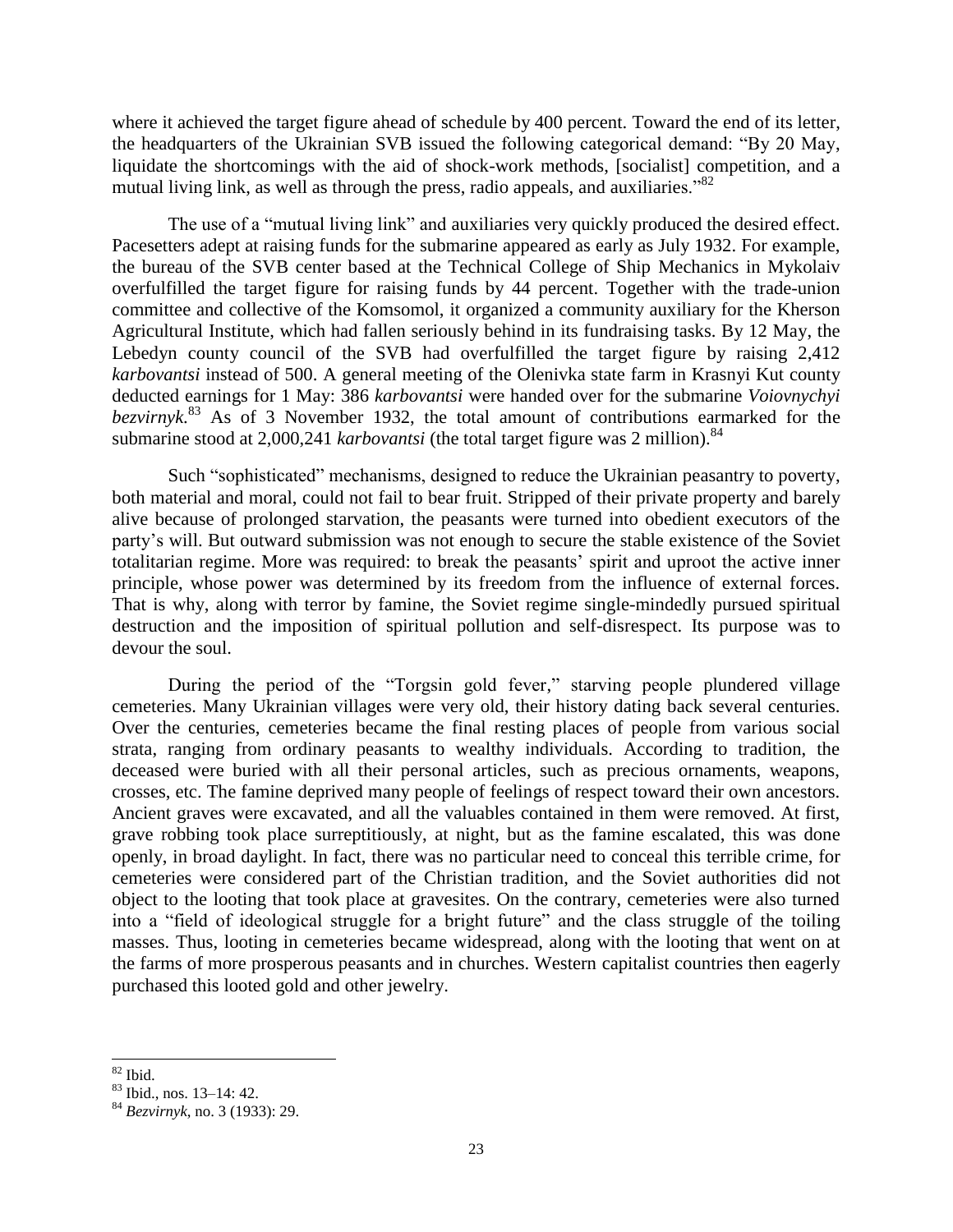Often the Soviet government itself initiated robbery. An eyewitness to the tragedy, a female resident of the city of Pereiaslav-Khmelnytskyi, P. O. Vyrivska, recalled: "Before the famine, the wooden church at Yarmarok Cemetery was dismantled and demolished. Wealthy young ladies were buried next to the church. They had gold rings and earrings. The bandits demolished the church and took all the gold from the coffins."<sup>85</sup> Small churches or chapels where funeral services took place were attached to cemeteries. Graves with marble or cast-iron headstones marked off by brick enclosures were often situated next to them or simply inside the fence surrounding an ordinary church. Often, several generations of local priests or lords of the manor of a given village were buried there. When churches were being dismantled, local authorities were faced with a dilemma: should they move the ancient graves or level them? For example, in January 1932 the Troitske county executive committee (Kharkiv district) sent the Department of Cults at the Secretariat of the Presidium of the AUCEC a secret letter with a request for relevant instructions.<sup>86</sup> On 15 February 1932 H. Katunin, the official responsible for religious affairs, explained to the committee that "graves around a chapel closed in accordance with a resolution of the Secretariat of the Presidium of the AUCEC and designated for cultural and educational purposes can be leveled."<sup>87</sup> Unfortunately, such cases were a daily occurrence in Ukrainian villages during that period.

After graves were excavated, the remains of the deceased were left exposed in the open or lying next to yawning, empty pits. Even wooden crosses were taken away for firewood. But the looted cemeteries provided a new kind of "benefit," as open graves soon began to be filled with new bodies—those of famine victims. Starving peasants were too weak to dig fresh graves for their dead relatives or neighbors. It was all they could do to drag the body of a deceased person to a cemetery and drop it into an empty, looted grave without benefit of a funeral service.<sup>88</sup> If the local authorities could not expel a neighborhood priest, they did their utmost to prevent him from carrying out the funeral rite. For example, on 18 April 1932, acting on behalf of the Chuhuiv eparchial administration, Bishop Havryil requested the inspector of cults at the Secretariat of the AUCEC to annul the illegal directive issued by the Staryi Soltiv county executive committee forbidding the exarch from conducting services for the dead at cemeteries.<sup>89</sup> Over time, burials without benefit of prayers became a sad new tradition.

Suicides became a routine phenomenon of rural life during the Holodomor. Those driven to this act, which is forbidden by Christian tradition, were usually despairing women whose husbands had been arrested and sent to labor camps or who had lost their children in their heroic struggle against famine. They would close off chimneys, doors, and windows, light the stove or build a fire on the clay floor in the middle of their house, and die from carbon monoxide poisoning. Others set fire to their houses. But the most widespread method of killing oneself was hanging. Among those who opted for this method were village activists and leaders called *desiatykhatnyky* and *p'iatykhatnyky* (people responsible for monitoring the activities of their fellow villagers). 90

<sup>85</sup> *Holodovka. 1932–1933 roky na Pereiaslavshchyni: Svidchennia*, comp. Iu. V. Avramenko and V. M. Hnatiuk (Pereiaslav-Khmelnytskyi, Kyiv, and New York: Vyd-vo M. P. Kots′, 2000), 57.

<sup>86</sup> TsDAVO Ukraïny, f. 1, op. 7, spr. 172, ark. 73.

<sup>87</sup> TsDAVO Ukraïny, f. 1, op. 7, spr. 172, ark. 74.

<sup>88</sup> S. Stariv, *Strata holodom* (Kyiv: Ukraïnoznavstvo, 1997), 186–87.

<sup>89</sup> TsDAVO Ukraïny, f. 1, op. 7, spr. 171, ark. 199.

<sup>90</sup> Stariv, *Strata holodom*, 221–22.